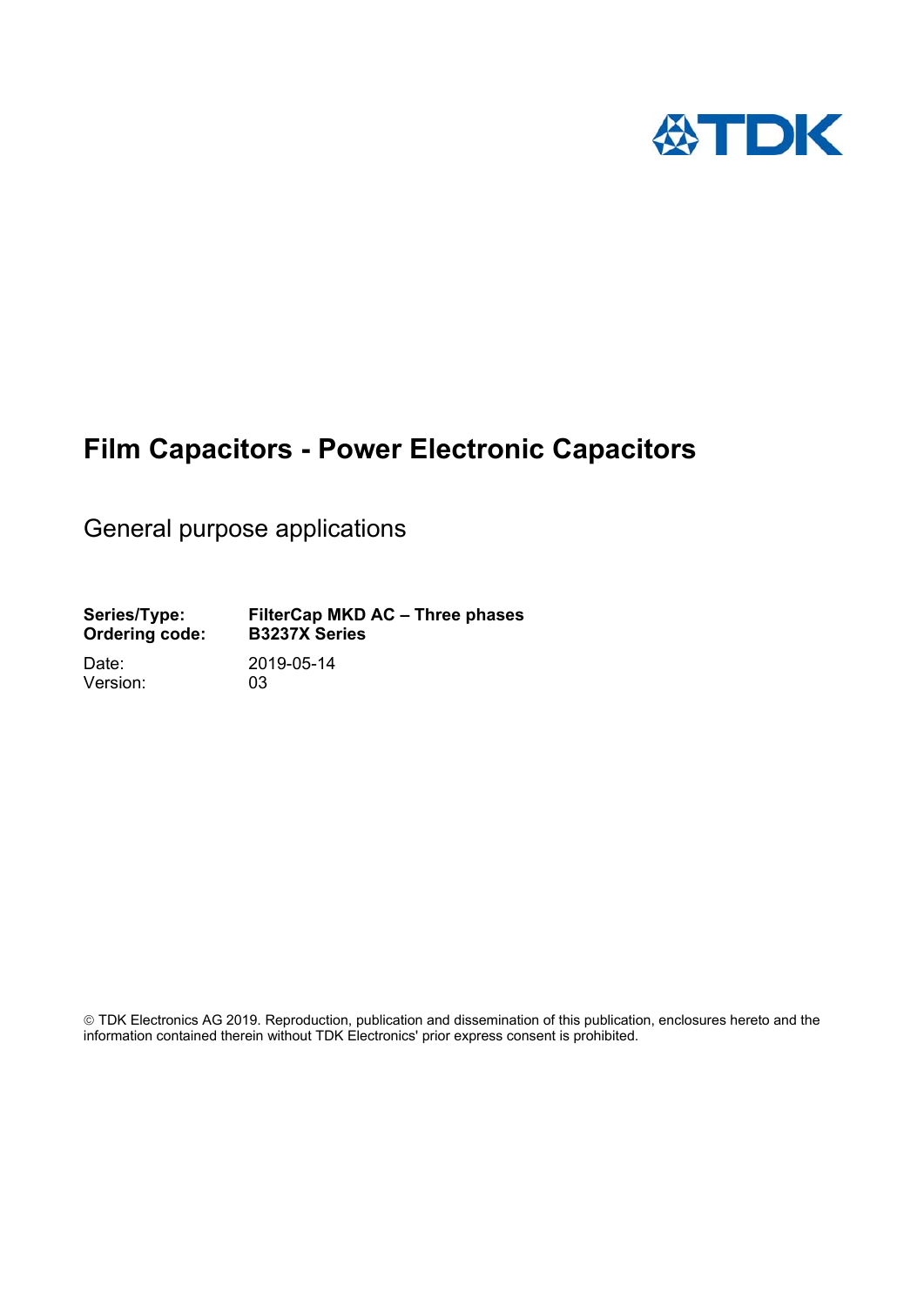

**Film Capacitors - Power Electronic Capacitors Access Access B3237X Series** 

General purpose applications **FilterCap MKD AC – Three phases** 

### **Construction and general data**

| <b>General data</b>    |                                                                                                                                                           |  |  |  |  |  |
|------------------------|-----------------------------------------------------------------------------------------------------------------------------------------------------------|--|--|--|--|--|
| <b>Dielectric</b>      | Metallized polypropylene film                                                                                                                             |  |  |  |  |  |
| Resin filling          | Non PCB, soft polyurethane                                                                                                                                |  |  |  |  |  |
| Safety device          | Overpressure disconnector, self-healing technology                                                                                                        |  |  |  |  |  |
| Mounting and grounding | Stud on bottom of aluminum can                                                                                                                            |  |  |  |  |  |
| Cooling                | Naturally air-cooled (or forced air cooling)                                                                                                              |  |  |  |  |  |
| Degree of protection   | Indoor mounting IP20 (IP54 upon request)                                                                                                                  |  |  |  |  |  |
| Discharge resistor     | Upon request                                                                                                                                              |  |  |  |  |  |
| Reference standards    | IEC 61071, GB/T 17702, optional IEC 60831, UL 810                                                                                                         |  |  |  |  |  |
| Safety approvals       | For B32377 type A, and B32378 type A series:<br>UL 810, CSA C22.2, No 190, Max.600 $VRMS$ (Line voltage),<br>50/60 Hz, "Protected", 10 k AFC, Max. 70 °C. |  |  |  |  |  |
|                        | For B32377 type B, and B32377 type C series:<br>UL 810, CSA C22.2, No 190, Max.1000 VRMS (Line voltage),<br>50/60 Hz, "Protected", 10 k AFC, Max. 70 °C.  |  |  |  |  |  |
|                        | File no.: E487229, CCN:CYWT2/8                                                                                                                            |  |  |  |  |  |
| <b>Terminals</b>       | B32377 Type A, Type B and B32378: M5 screw clamp<br>terminals<br>B32377 Type C: M6 screw clamp terminals                                                  |  |  |  |  |  |

**B32377 Type A B32377 Type B B32377 Type C B32378 Type D/E** 







**Figure 1:** Capacitor MKD-AC series B32377\* and B32378\*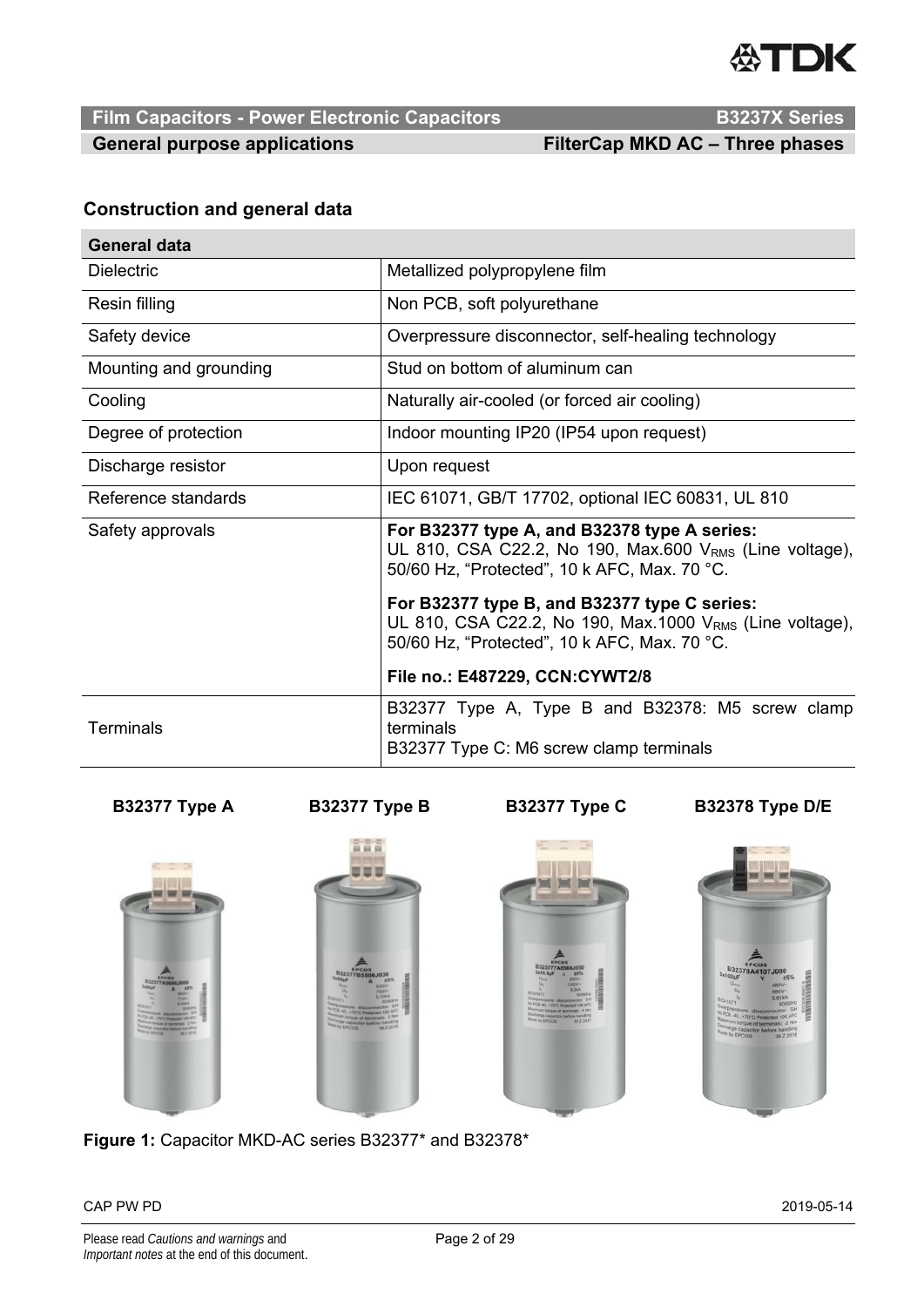

# **Film Capacitors - Power Electronic Capacitors Access Access B3237X Series**

### General purpose applications **FilterCap MKD AC – Three phases**

## **Specifications and characteristics**

Rated capacitance CR: 3x10 … 3x600 μF (for ≥400 µF customized design), Tolerance: ±5%

| <b>Voltage VRMS (line to line)</b>                 |      | Rated AC voltage V <sub>R</sub> (line to line)       | DC voltage VRDC |  |  |  |
|----------------------------------------------------|------|------------------------------------------------------|-----------------|--|--|--|
| 250                                                | 350  |                                                      | 675             |  |  |  |
| 330                                                | 460  |                                                      | 900             |  |  |  |
| 420                                                | 590  |                                                      | 1050            |  |  |  |
| 480                                                | 680  |                                                      | 1200            |  |  |  |
| 530                                                | 750  |                                                      | 1350            |  |  |  |
| 600                                                | 850  |                                                      | 1500            |  |  |  |
| 660                                                | 935  |                                                      | 1650            |  |  |  |
| 720                                                | 1020 |                                                      | 1800            |  |  |  |
| 780                                                | 1100 |                                                      | 1950            |  |  |  |
| 850                                                | 1200 |                                                      | 2100            |  |  |  |
| 900                                                | 1270 |                                                      | 2250            |  |  |  |
| 1000                                               | 1415 |                                                      | 2475            |  |  |  |
| <b>Test data</b>                                   |      |                                                      |                 |  |  |  |
| Voltage between terminals VTT                      |      | 2.15 • V <sub>RMS</sub> , 2 s                        |                 |  |  |  |
| Voltage between terminals and Case V <sub>TC</sub> |      | 4000 V AC, 10 s                                      |                 |  |  |  |
| Dissipation factor tan δ at 100Hz                  |      | ≤1.0 $•10^{-3}$                                      |                 |  |  |  |
| Life test                                          |      | According to IEC 61071                               |                 |  |  |  |
| Life expectancy*                                   |      | 100000 hours for $V_{RMS}$ , $ \Delta C/C  \leq 3\%$ |                 |  |  |  |
| <b>Climatic category 40/70/21</b>                  |      |                                                      |                 |  |  |  |
| $T_{\text{stg}}$ **                                |      | $-40+85$ °C                                          |                 |  |  |  |
| $T_{min}$                                          |      | $-40$ °C                                             |                 |  |  |  |
| $T_{\text{max}}$ ***                               |      | +70 °C                                               |                 |  |  |  |
| $T_{hs}$ ****                                      |      | +85 °C                                               |                 |  |  |  |

| .                         |                         |
|---------------------------|-------------------------|
| Max. permissible humidity | $95\%$ (test = 21 days) |
| Max. permissible altitude | 2000 m above sea level  |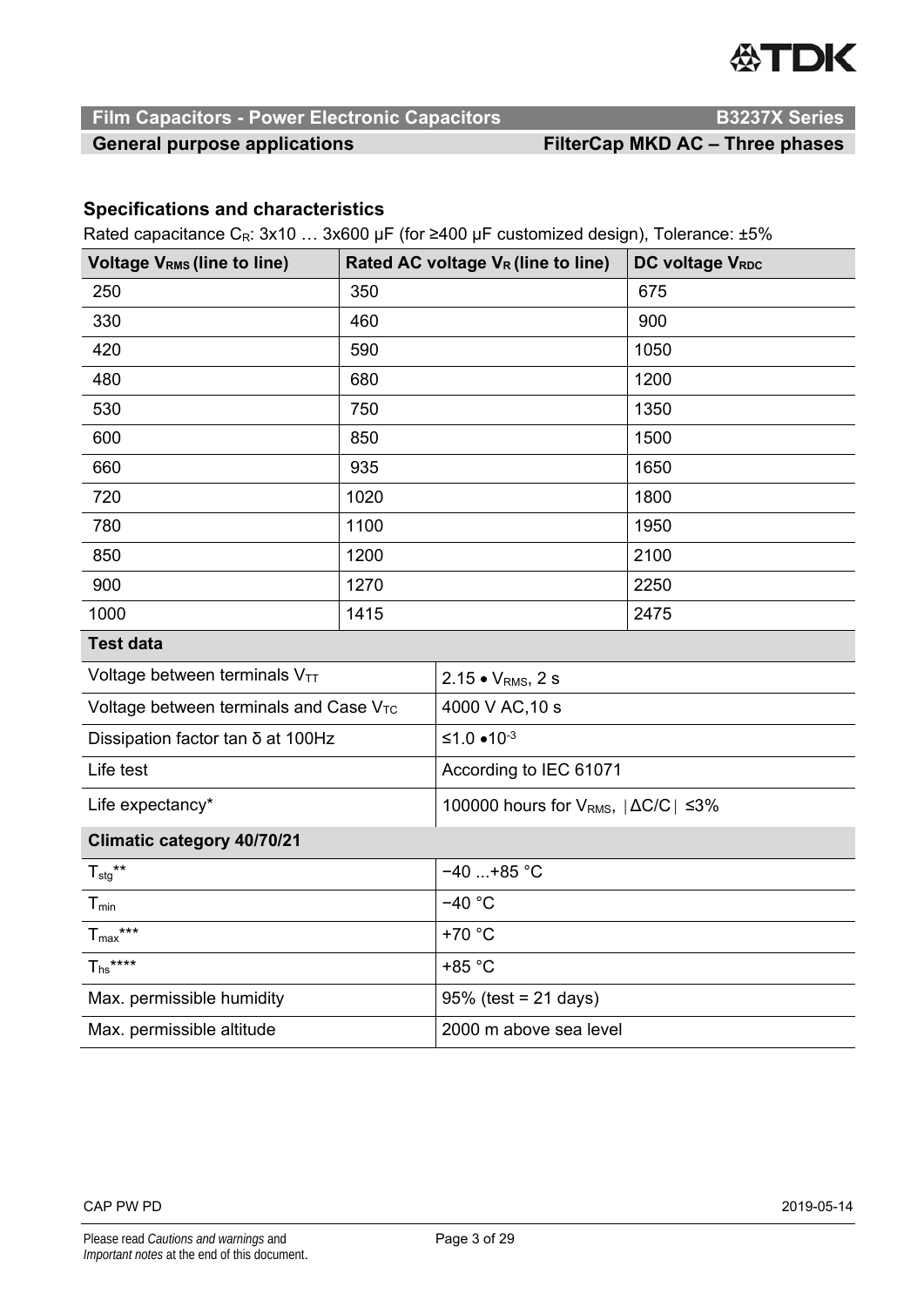

# **Film Capacitors - Power Electronic Capacitors <br>B3237X Series**

General purpose applications **FilterCap MKD AC – Three phases** 

| <b>Mechanical characteristics</b> |                                                                        |  |  |  |  |  |  |
|-----------------------------------|------------------------------------------------------------------------|--|--|--|--|--|--|
| Terminal cross section            | B32377 Type A, B32377 Type B and B32378: 25 mm <sup>2</sup>            |  |  |  |  |  |  |
|                                   | B32377 Type C: 35 mm <sup>2</sup>                                      |  |  |  |  |  |  |
| Max. torque (case)                | M12: 12 Nm                                                             |  |  |  |  |  |  |
| Max. torque (for screw terminal)  | B32377 Type A, B32377 Type B and B32378: 2 Nm<br>B32377 type C: 3.5 Nm |  |  |  |  |  |  |

\* Note that this life expectancy occurs for the worst case with a maximum temperature hot-spot of +85° Celsius degree. For other operation temperatures please check the life time curve for further details.

\*\*:Tstg – Storage temperature.

\*\*\*: T<sub>max</sub>– Maximum operation ambient temperature.

\*\*\*\*: T<sub>hs</sub>– Maximum temperature allowed at the capacitors hot spot. Considering mounting position with terminals to the top. For other mounting positions, please request evaluation.

| Design data           |                                                                                                                    |
|-----------------------|--------------------------------------------------------------------------------------------------------------------|
| Dimensions (D x H)    | According to specification table                                                                                   |
| Weight approx.        | According to specification table                                                                                   |
| Max. terminal current | Screw clamp terminal:<br>50 A (B32377 type A)<br>80 A (B32377 type B)<br>100 A (B32377 type C)<br>(B32378)<br>50 A |

#### **Electrical characteristics: Clearance and creepage distances**

| <b>Series</b>    | <b>Diameter</b>  | <b>Terminal to terminal</b> |                        | <b>Terminal to case</b> |                        |  |
|------------------|------------------|-----------------------------|------------------------|-------------------------|------------------------|--|
|                  | <b>Mm</b>        | Min.<br>clearance<br>mm     | Min.<br>creepage<br>mm | Min.<br>clearance<br>mm | Min.<br>creepage<br>mm |  |
| B32377<br>Type A | 75/85/96/116/136 | Not applicable              | 12.7                   | 9.5                     | 12.7                   |  |
| B32377<br>Type B | 96/116/136       | Not applicable              | 12.7                   | 9.5                     | 12.7                   |  |
| B32377<br>Type C | 116/136          | Not applicable              | 19.1                   | 19.1                    | 19.1                   |  |
| B32378<br>Type D | 116/136          | Not applicable              | 12.7                   | 9.5                     | 12.7                   |  |
| B32378<br>Type E | 116/136          | Not applicable              | 19.1                   | 19.1                    | 19.1                   |  |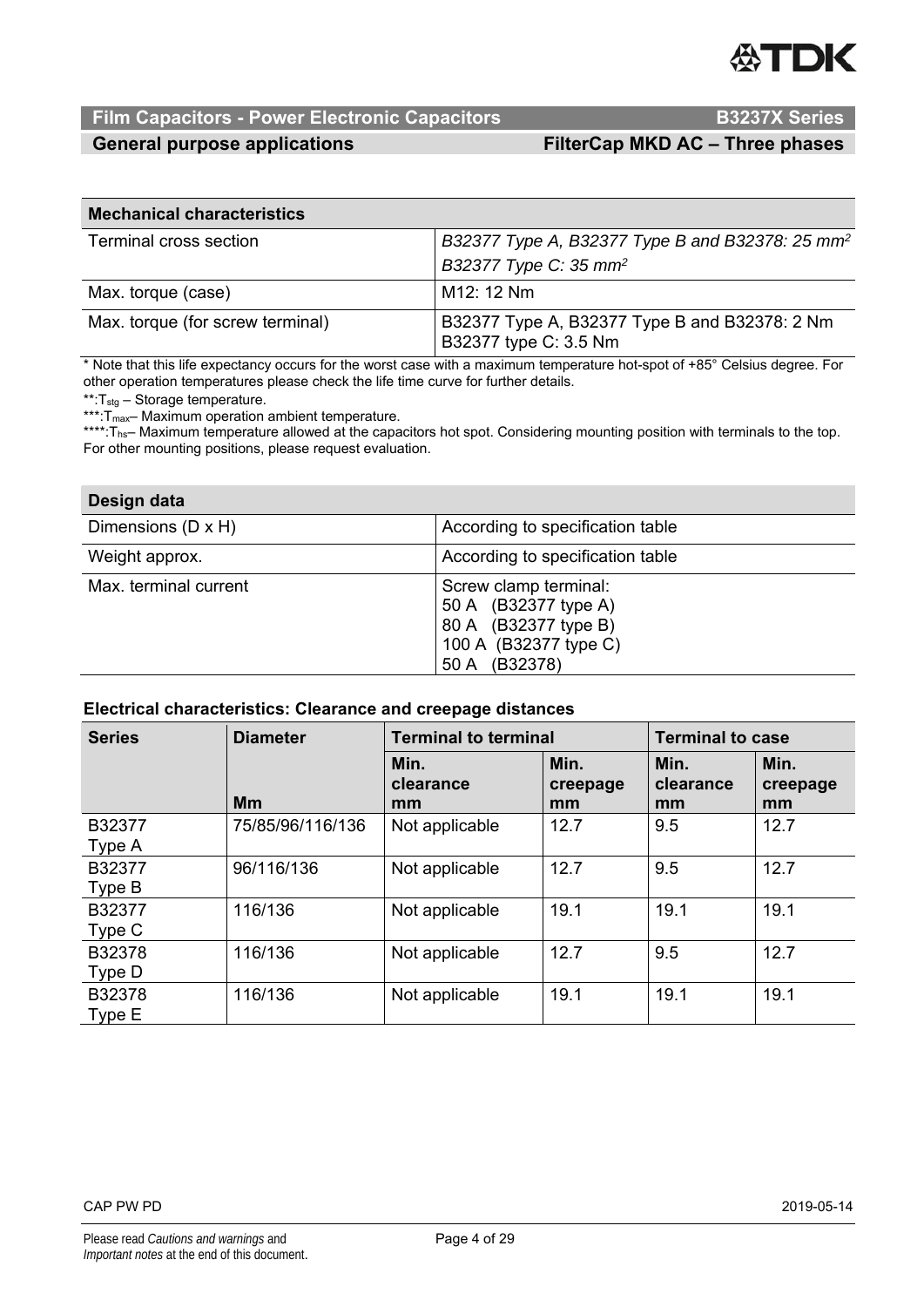

**Film Capacitors - Power Electronic Capacitors Access Access R53237X Series** 

General purpose applications **FilterCap MKD AC – Three phases** 

### **Capacitor catalog number (type or series designation)**

|   |  | <b>FilterCap MKD AC series</b> |  |  |  |  |    |  |  |  |
|---|--|--------------------------------|--|--|--|--|----|--|--|--|
|   |  |                                |  |  |  |  | ιu |  |  |  |
| ◡ |  |                                |  |  |  |  |    |  |  |  |

#### **A. Indicates termination type**

6 = M10 (3x) Screw terminals (delta connection)

 $7 = M5$  (3x) Clamp terminals (type A and B, delta connection)

 $7 = M6$  (3x) Clamp terminals (type C, delta connection)

8 = M5 (4x) Clamp terminals (star connection)

**B. Indicates revision status (any letter), in case of S letter it means customized design** 

**C. Indicates first number of voltage V<sub>RMS</sub> value (any digit)** 

**D. Indicates first and second figure of capacitance value (any two digits)** 

- **E. Indicates exponent used as multiplier (any digit)**
- **F. Indicates capacitor tolerance for PEC AC capacitor**

 $J = \pm 5$  %; K =  $\pm$  10 %;

- **G. Indicates coded capacitance value**
- **H. Indicates second number of voltage V<sub>RMS</sub> value (any digit)**
- **I. Indicates Accessories (any digit)**



#### **Label information Date code explanation WW Z YYYY**

**WW** Z YYYY: production weeks (e.g.: 49) WW **Z** YYYY: produced in Zhuhai (China) WW Z **YYYY**: production year (e.g.: 2018)

#### **Bar code explanation**

Bar code consists of batch number and serial number. Batch number: 9 digits (e.g.: 123456789)

Serial number: 3 digits (e.g.: 001)

#### **Terminal type explanation**

Terminals (A): type A terminals Terminals (B): type B terminals Terminals (C): type C terminals Terminals (D): type D terminals Terminals (E): type E terminals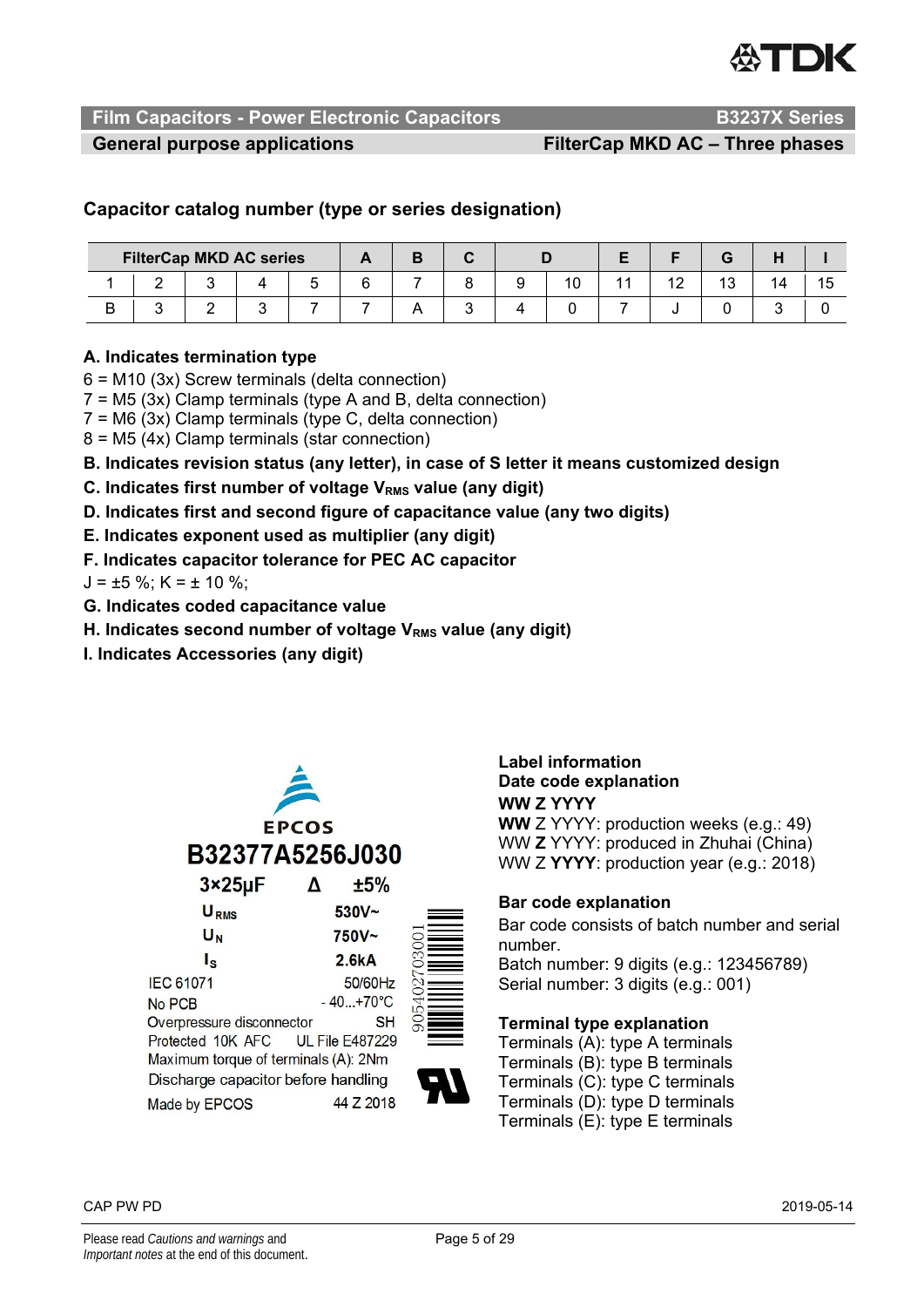

# **Film Capacitors - Power Electronic Capacitors <br>B3237X Series**

General purpose applications **FilterCap MKD AC – Three phases** 

## **Dimensional drawings**



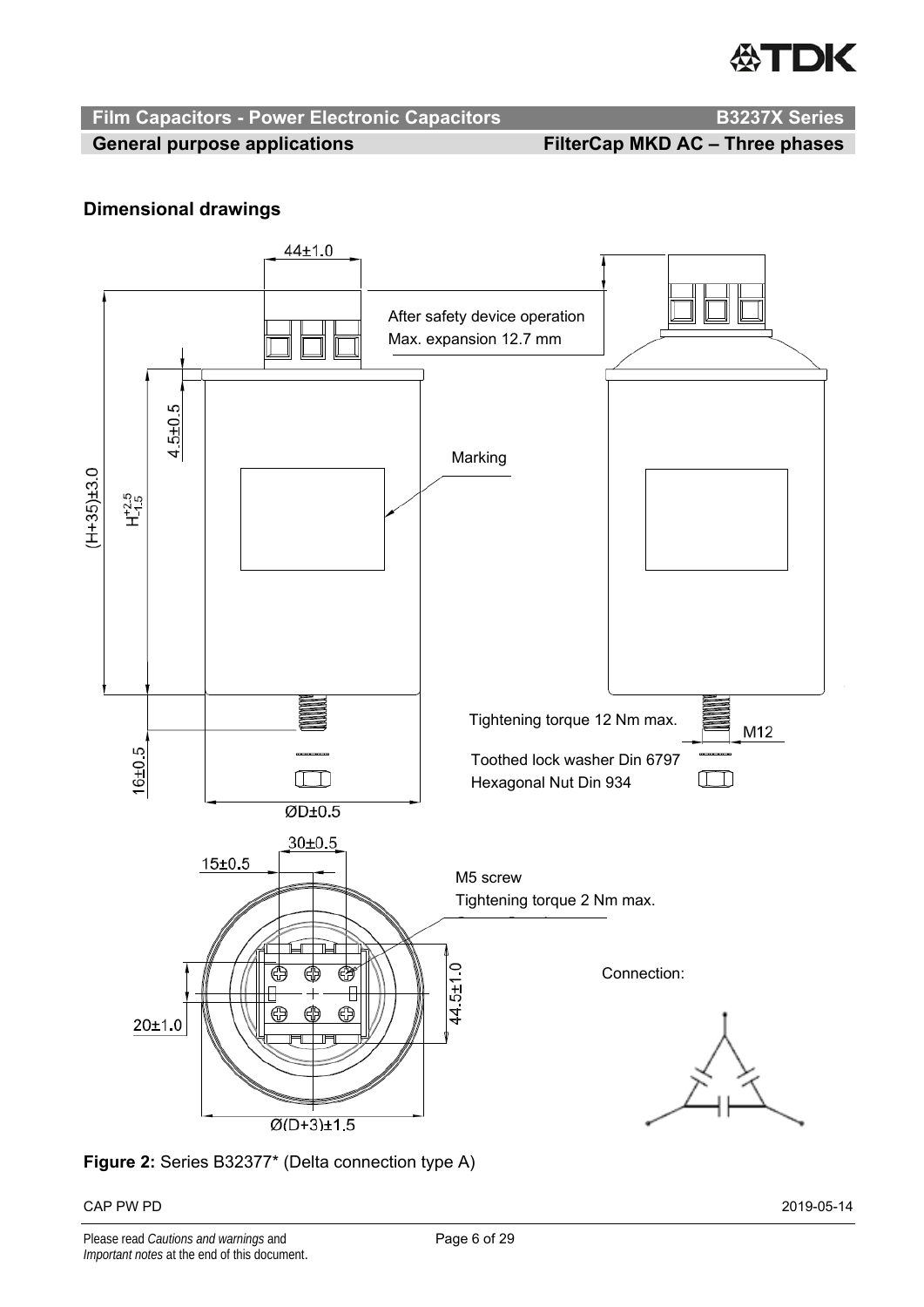# **公TDK**

# **Film Capacitors - Power Electronic Capacitors <br>B3237X Series**

General purpose applications **FilterCap MKD AC – Three phases** 



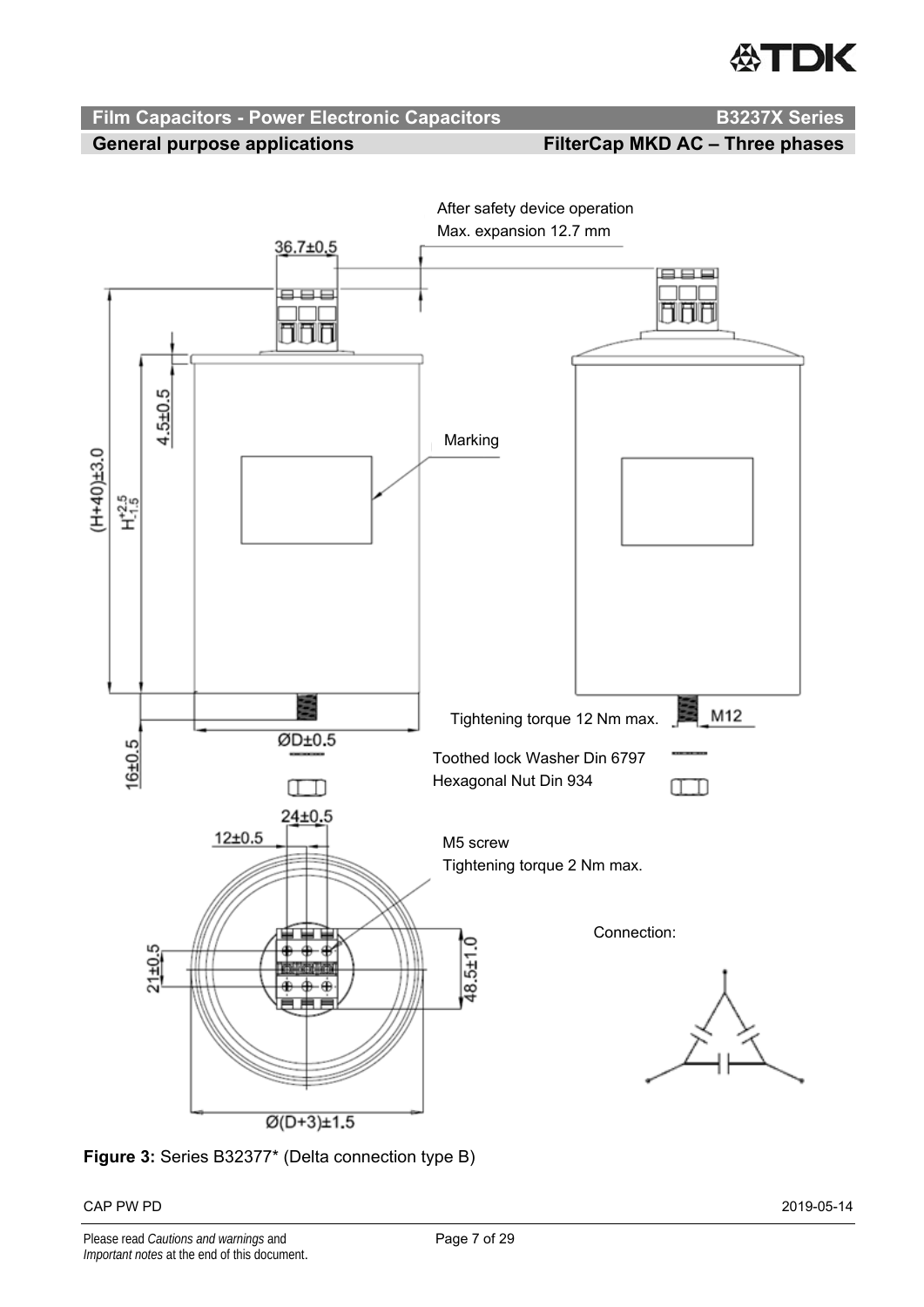# **ATDK**



**Figure 4:** Series B32377\* (Delta connection type C)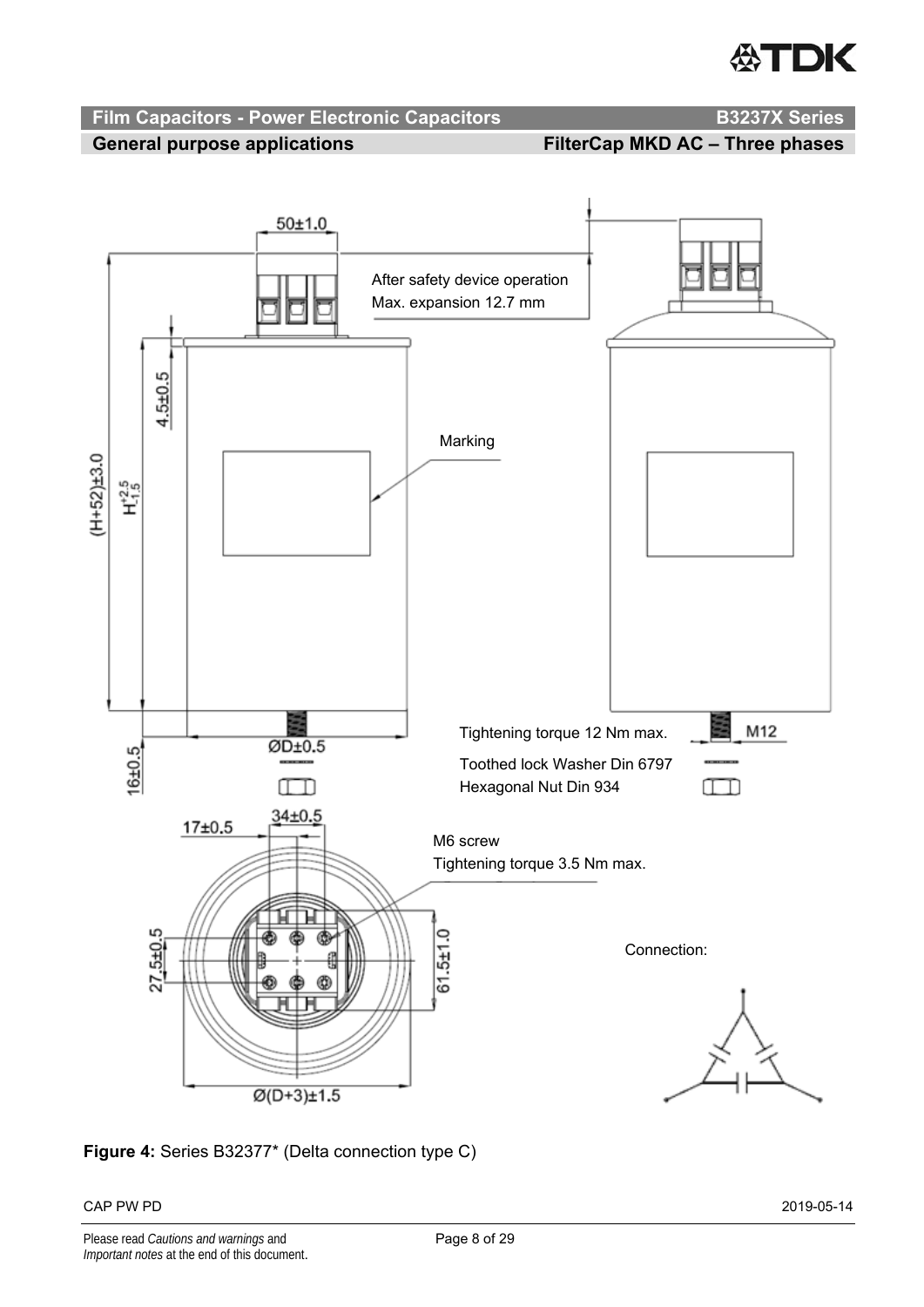# **ATDK**

# **Film Capacitors - Power Electronic Capacitors Manual Canadian B3237X Series**





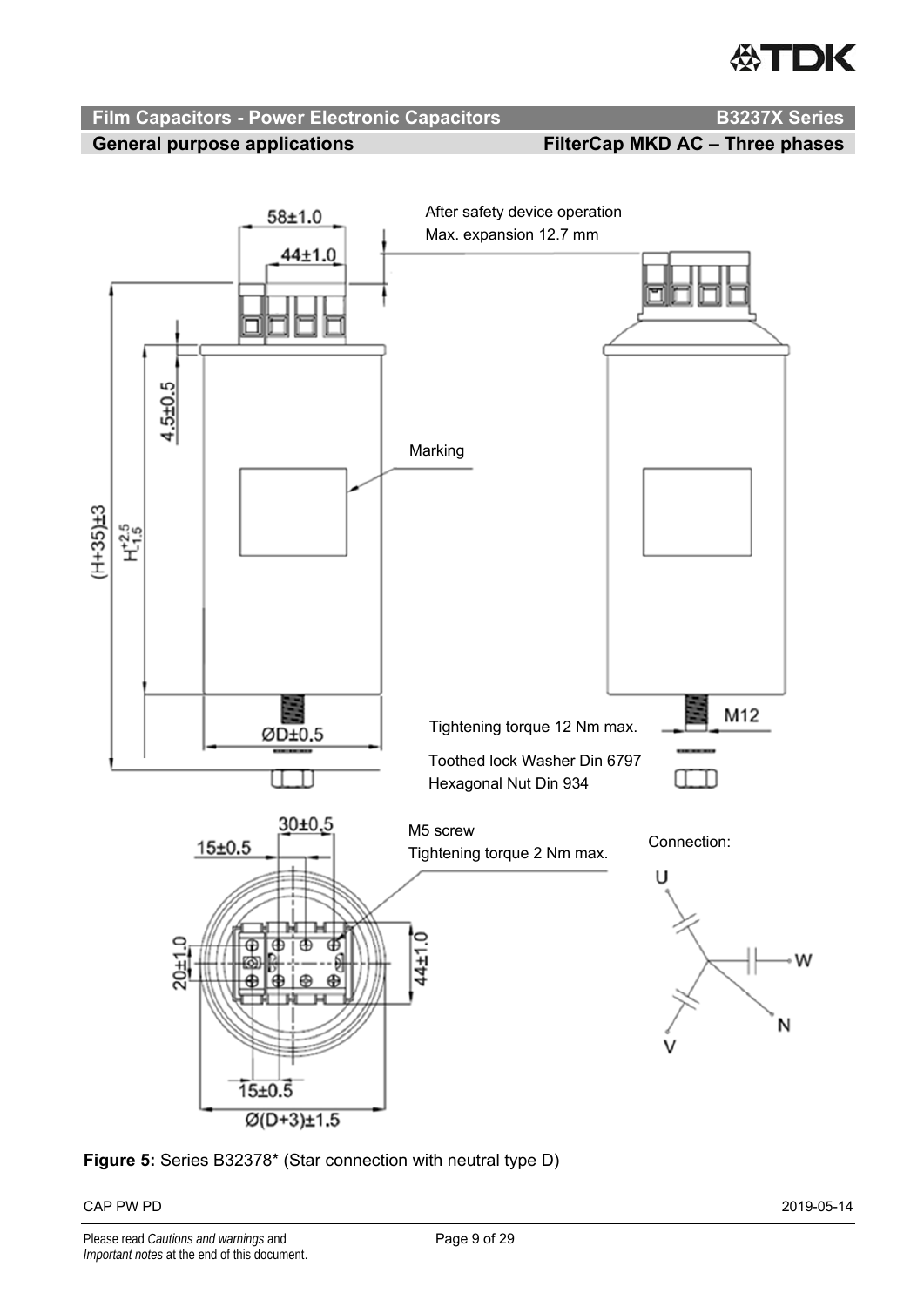

**Film Capacitors - Power Electronic Capacitors Mateurs Advantage R53237X Series** 





**Figure 6:** Series B32378\* (Star connection with neutral type E)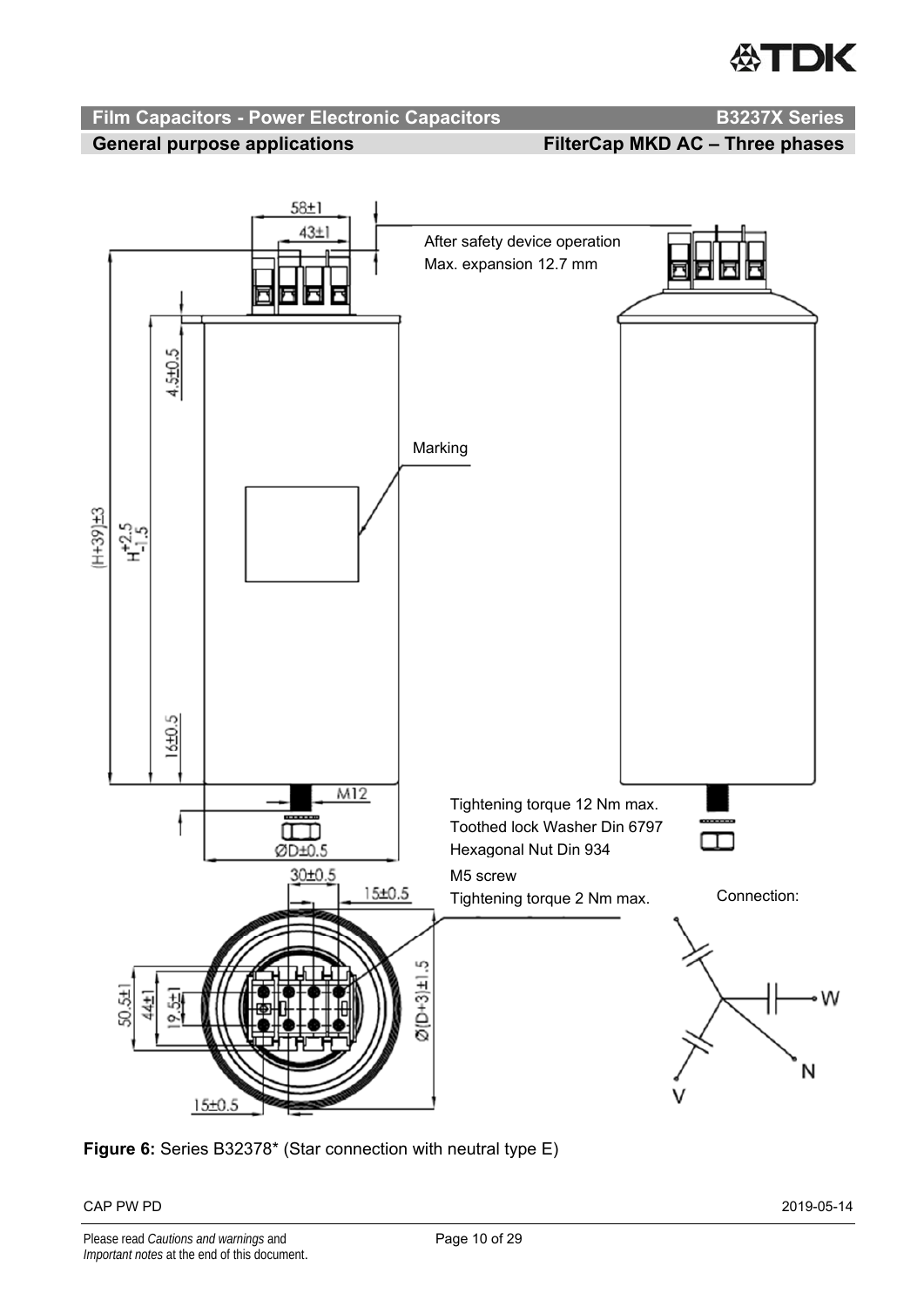

General purpose applications **FilterCap MKD AC – Three phases** 

#### **Installation space requirements**

1) A minimum distance of 20 mm between the capacitors is necessary to maintain sufficient cooling.

2) Keep at least 20 mm space above the capacitor and do not attach any mounting components at the crimp or on top. This gap will allow a longitudinal extension of the can in order to ensure that the overpressure disconnector can fully extend.



**Figure 7:** Installation space requirements

**Note:** For further details, please check installation manual for MKD-AC capacitors.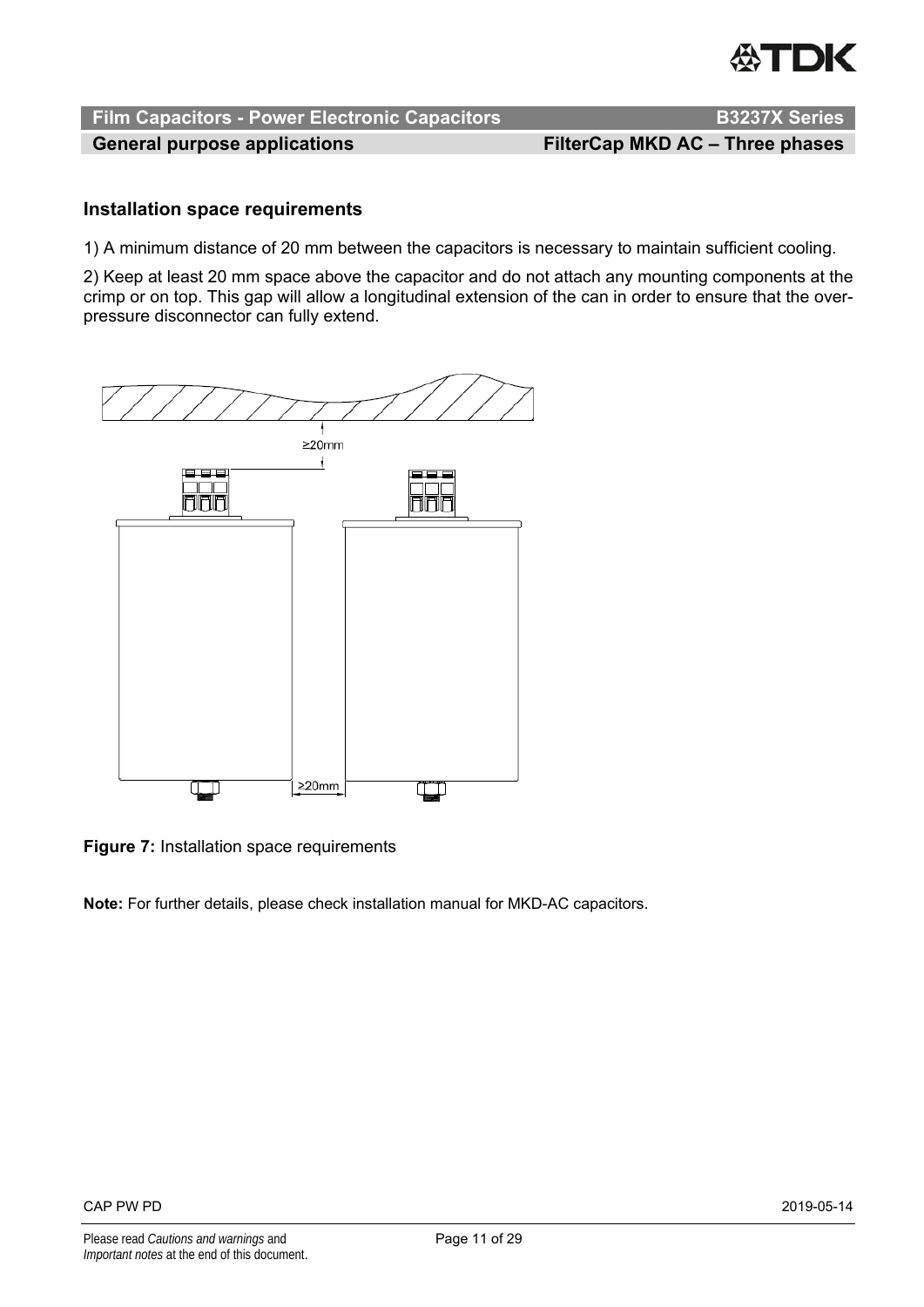

# **Film Capacitors - Power Electronic Capacitors Access Access B3237X Series**

## General purpose applications **FilterCap MKD AC – Three phases**

### **Technical data of standard products**

### B32377 series - UL certification up to 600 V<sub>RMS</sub> (VR/VRMs line to line voltage)

| <b>V<sub>R</sub>/V<sub>RMS</sub></b> | $C_R$          | <b>Ordering code</b> | $\mathsf{I}_{\textsf{max}}$ | Î    | D   | lн  | <b>Terminal</b>         | Weight | <b>Packing</b>          |
|--------------------------------------|----------------|----------------------|-----------------------------|------|-----|-----|-------------------------|--------|-------------------------|
| V                                    | μF             |                      | A                           | A    | mm  | mm  | type                    | kg     | Unit                    |
| 350/                                 | $3 \times 50$  | B32377A2506J050      | 21                          | 1300 | 75  | 163 | A                       | 0.8    | 6                       |
| 250                                  | $3\times60$    | B32377A2606J050      | 24                          | 1500 | 75  | 163 | A                       | 0.8    | 6                       |
|                                      | $3\times70$    | B32377A2706J050      | 26                          | 1800 | 75  | 163 | A                       | 0.8    | $\,6$                   |
|                                      | $3 \times 84$  | B32377A2846J050      | 28                          | 1900 | 75  | 163 | A                       | 0.8    | $\,6$                   |
|                                      | 3×100          | B32377A2107J050      | 30                          | 1800 | 75  | 200 | A                       | 1.0    | 6                       |
|                                      | 3×150          | B32377A2157J050      | 35                          | 2100 | 75  | 230 | A                       | 1.2    | $\,6$                   |
|                                      | 3×160          | B32377A2167J050      | 37                          | 2200 | 75  | 230 | A                       | 1.2    | $\,6$                   |
|                                      | 3×200          | B32377A2207J050      | 42                          | 3000 | 96  | 236 | B                       | 2.0    | $\overline{\mathbf{4}}$ |
|                                      | 3×250          | B32377A2257J050      | 45                          | 3000 | 96  | 281 | B                       | 2.2    | 4                       |
|                                      | 3×300          | B32377A2307J050      | 54                          | 4500 | 116 | 236 | B                       | 2.8    | 4                       |
|                                      | 3×330          | B32377A2337J050      | 56                          | 5000 | 116 | 236 | B                       | 2.8    | $\overline{\mathbf{4}}$ |
|                                      | 3×400          | B32377A2407J050      | 60                          | 4800 | 116 | 281 | B                       | 3.2    | 4                       |
| 460/                                 | $3\times50$    | B32377A3506J030      | 23                          | 1500 | 75  | 163 | $\overline{\mathsf{A}}$ | 0.8    | 6                       |
| 330                                  | 3×60           | B32377A3606J030      | 26                          | 1400 | 75  | 200 | A                       | 1.0    | 6                       |
|                                      | $3\times70$    | B32377A3706J030      | 29                          | 1500 | 75  | 200 | A                       | 1.0    | 6                       |
|                                      | $3 \times 80$  | B32377A3806J030      | 30                          | 1500 | 75  | 230 | A                       | 1.2    | $\,6$                   |
|                                      | 3×100          | B32377A3107J030      | 33                          | 1400 | 75  | 275 | A                       | 1.4    | $\,6$                   |
|                                      | 3×120          | B32377A3127J030      | 38                          | 2000 | 85  | 245 | A                       | 1.6    | $\overline{\mathbf{4}}$ |
|                                      | $3 \times 150$ | B32377A3157J030      | 42                          | 2500 | 96  | 245 | A                       | 2.0    | 4                       |
|                                      | 3×200          | B32377A3207J030      | 50                          | 3600 | 116 | 236 | B                       | 2.8    | $\overline{\mathbf{4}}$ |
|                                      | 3×250          | B32377A3257J030      | 54                          | 4200 | 116 | 281 | B                       | 3.2    | 4                       |
|                                      | 3×300          | B32377A3307J030      | 60                          | 5500 | 136 | 236 | B                       | 3.7    | $\overline{\mathbf{4}}$ |
|                                      | 3×330          | B32377A3337J030      | 63                          | 6000 | 136 | 236 | B                       | 3.7    | 4                       |
| 590/                                 | $3\times50$    | B32377A4506J020      | 25                          | 1300 | 75  | 200 | A                       | 1.0    | 6                       |
| 420                                  | $3\times60$    | B32377A4606J020      | 28                          | 1300 | 75  | 230 | A                       | 1.2    | 6                       |
|                                      | $3\times70$    | B32377A4706J020      | 30                          | 1500 | 75  | 245 | A                       | 1.2    | 6                       |
|                                      | $3 \times 80$  | B32377A4806J020      | 31                          | 1300 | 75  | 275 | A                       | 1.4    | 6                       |
|                                      | 3×100          | B32377A4107J020      | 36                          | 1700 | 85  | 275 | A                       | 1.8    | 4                       |
|                                      | $3 \times 150$ | B32377A4157J020      | 46                          | 3200 | 116 | 236 | B                       | 2.8    | 4                       |
|                                      | 3×200          | B32377A4207J020      | 52                          | 3360 | 116 | 281 | B                       | 3.2    | 4                       |
|                                      | 3×250          | B32377A4257J020      | 60                          | 4880 | 136 | 251 | B                       | 3.9    | 4                       |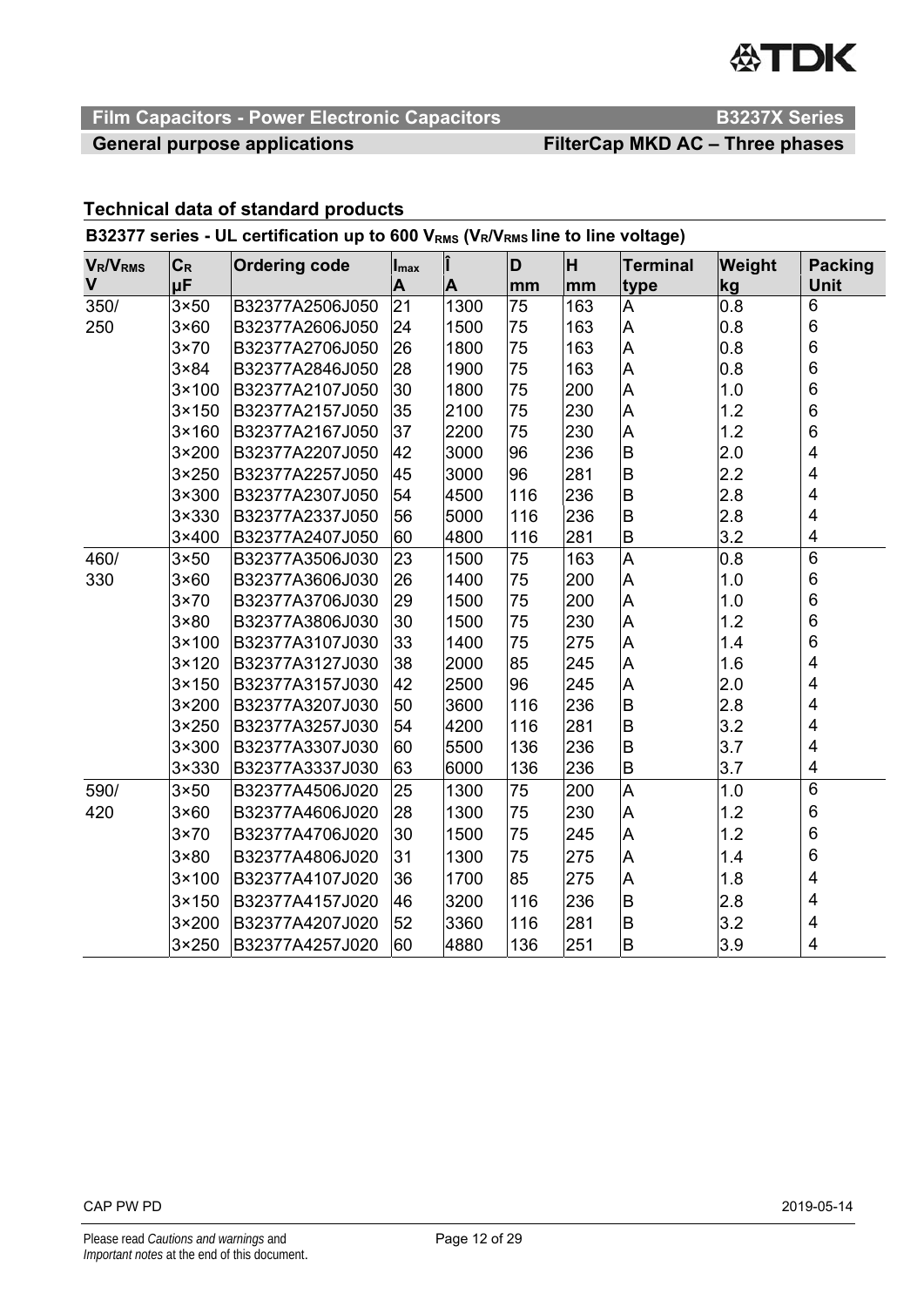# **公TDK**

# **Film Capacitors - Power Electronic Capacitors Access Access B3237X Series**

# General purpose applications **FilterCap MKD AC – Three phases**

| <b>V<sub>R</sub>/V<sub>RMS</sub></b> | $C_R$          | <b>Ordering code</b> | $\mathsf{I}_{\mathsf{max}}$ | Î                | D   | H   | <b>Terminal</b> | Weight | <b>Packing</b>          |
|--------------------------------------|----------------|----------------------|-----------------------------|------------------|-----|-----|-----------------|--------|-------------------------|
| $\mathsf{V}$                         | μF             |                      | A                           | $\blacktriangle$ | mm  | mm  | type            | kg     | <b>Unit</b>             |
| 680/                                 | $3\times30$    | B32377A4306J080      | 20                          | 900              | 75  | 200 | A               | 1.0    | 6                       |
| 480                                  | $3\times40$    | B32377A4406J080      | 24                          | 1200             | 75  | 200 | A               | 1.0    | 6                       |
|                                      | $3\times50$    | B32377A4506J080      | 27                          | 1100             | 75  | 245 | A               | 1.2    | $\,6$                   |
|                                      | $3\times60$    | B32377A4606J080      | 30                          | 1200             | 75  | 275 | A               | 1.4    | 6                       |
|                                      | $3\times 70$   | B32377A4706J080      | 33                          | 1500             | 85  | 245 | Α               | 1.6    | 4                       |
|                                      | $3\times 74$   | B32377A4746J080      | 35                          | 1600             | 96  | 230 | A               | 1.9    | 4                       |
|                                      | $3 \times 80$  | B32377A4806J080      | 35                          | 2000             | 85  | 275 | Α               | 1.8    | 4                       |
|                                      | $3 \times 100$ | B32377A4107J080      | 40                          | 2000             | 96  | 275 | A               | 2.2    | 4                       |
|                                      | $3 \times 130$ | B32377A4137J080      | 47                          | 3200             | 116 | 251 | B               | 3.0    | 4                       |
|                                      | $3 \times 138$ | B32377B4137J880      | 49                          | 3200             | 116 | 251 | B               | 3.0    | 4                       |
|                                      | $3 \times 150$ | B32377A4157J080      | 50                          | 2900             | 116 | 281 | B               | 3.2    | 4                       |
|                                      | $3 \times 170$ | B32377A4177J080      | 54                          | 4200             | 136 | 236 | B               | 3.7    | 4                       |
|                                      | $3\times 200$  | B32377A4207J080      | 59                          | 4465             | 136 | 251 | B               | 3.9    | 4                       |
| 750/                                 | $3 \times 20$  | B32377A5206J030      | 17                          | 950              | 75  | 163 | A               | 0.8    | $\,6$                   |
| 530                                  | $3\times 25$   | B32377A5256J030      | 20                          | 850              | 75  | 200 | A               | 1.0    | $6\phantom{1}6$         |
|                                      | $3\times30$    | B32377A5306J030      | 23                          | 900              | 75  | 230 | A               | 1.2    | $6\phantom{1}6$         |
|                                      | $3\times40$    | B32377A5406J030      | 28                          | 900              | 75  | 275 | Α               | 1.4    | 6                       |
|                                      | $3\times 45$   | B32377A5456J030      | 30                          | 1000             | 75  | 275 | A               | 1.4    | 6                       |
|                                      | $3 \times 50$  | B32377A5506J030      | 32                          | 1700             | 96  | 206 | B               | 1.7    | $\overline{\mathbf{4}}$ |
|                                      | $3\times 62$   | B32377A5626J030      | 36                          | 2800             | 116 | 206 | B               | 2.5    | 4                       |
|                                      | $3\times 70$   | B32377A5706J030      | 40                          | 2600             | 116 | 206 | B               | 2.5    | 4                       |
|                                      | $3\times 75$   | B32377A5756J030      | 41                          | 2550             | 116 | 206 | B               | 2.5    | 4                       |
|                                      | $3 \times 80$  | B32377A5806J030      | 44                          | 3150             | 136 | 206 | B               | 3.2    | 4                       |
|                                      | $3 \times 100$ | B32377A5107J030      | 44                          | 2700             | 116 | 236 | B               | 2.8    | 4                       |
|                                      | $3 \times 120$ | B32377A5127J030      | 52                          | 3500             | 136 | 236 | B               | 3.7    | 4                       |
|                                      | $3 \times 133$ | B32377B5137J330      | 55                          | 3500             | 136 | 251 | B               | 3.9    | 4                       |
|                                      | $3 \times 150$ | B32377A5157J030      | 58                          | 2840             | 136 | 281 | B               | 4.3    | 4                       |
| 850/                                 | $3 \times 15$  | B32377A6156J000      | 14                          | 780              | 75  | 163 | A               | 0.8    | $\,6$                   |
| 600                                  | $3 \times 20$  | B32377A6206J000      | 18                          | 1100             | 85  | 163 | Α               | 1.0    | 4                       |
|                                      | $3\times 25$   | B32377A6256J000      | 21                          | 1300             | 96  | 163 | Α               | 1.0    | 4                       |
|                                      | $3 \times 30$  | B32377A6306J000      | 24                          | 1600             | 96  | 163 | A               | 1.4    | 4                       |
|                                      | $3\times38$    | B32377A6386J000      | 29                          | 1440             | 96  | 200 | A               | 1.7    | 4                       |
|                                      | $3\times50$    | B32377A6506J000      | 34                          | 1400             | 85  | 275 | A               | 1.8    | 4                       |
|                                      | $3 \times 50$  | B32377B6506J000      | 36                          | 1700             | 96  | 230 | Α               | 1.9    | 4                       |
|                                      | $3\times70$    | B32377A6706J000      | 40                          | 1300             | 85  | 350 | Α               | 2.2    | 4                       |
|                                      | $3\times83$    | B32377A6836J000      | 45                          | 3600             | 136 | 206 | B               | 3.2    | 4                       |
|                                      | $3 \times 90$  | B32377A6906J000      | 48                          | 3000             | 136 | 236 | B               | 3.7    | 4                       |
|                                      | $3 \times 100$ | B32377A6107J000      | 52                          | 2700             | 136 | 236 | B               | 3.7    | 4                       |
|                                      | $3 \times 130$ | B32377A6137J000      | 72                          | 3400             | 136 | 281 | B               | 4.3    | 4                       |

### **B32377 series - UL certification up to 600 V<sub>RMS</sub> (V<sub>R</sub>/V<sub>RMS</sub> line to line voltage)**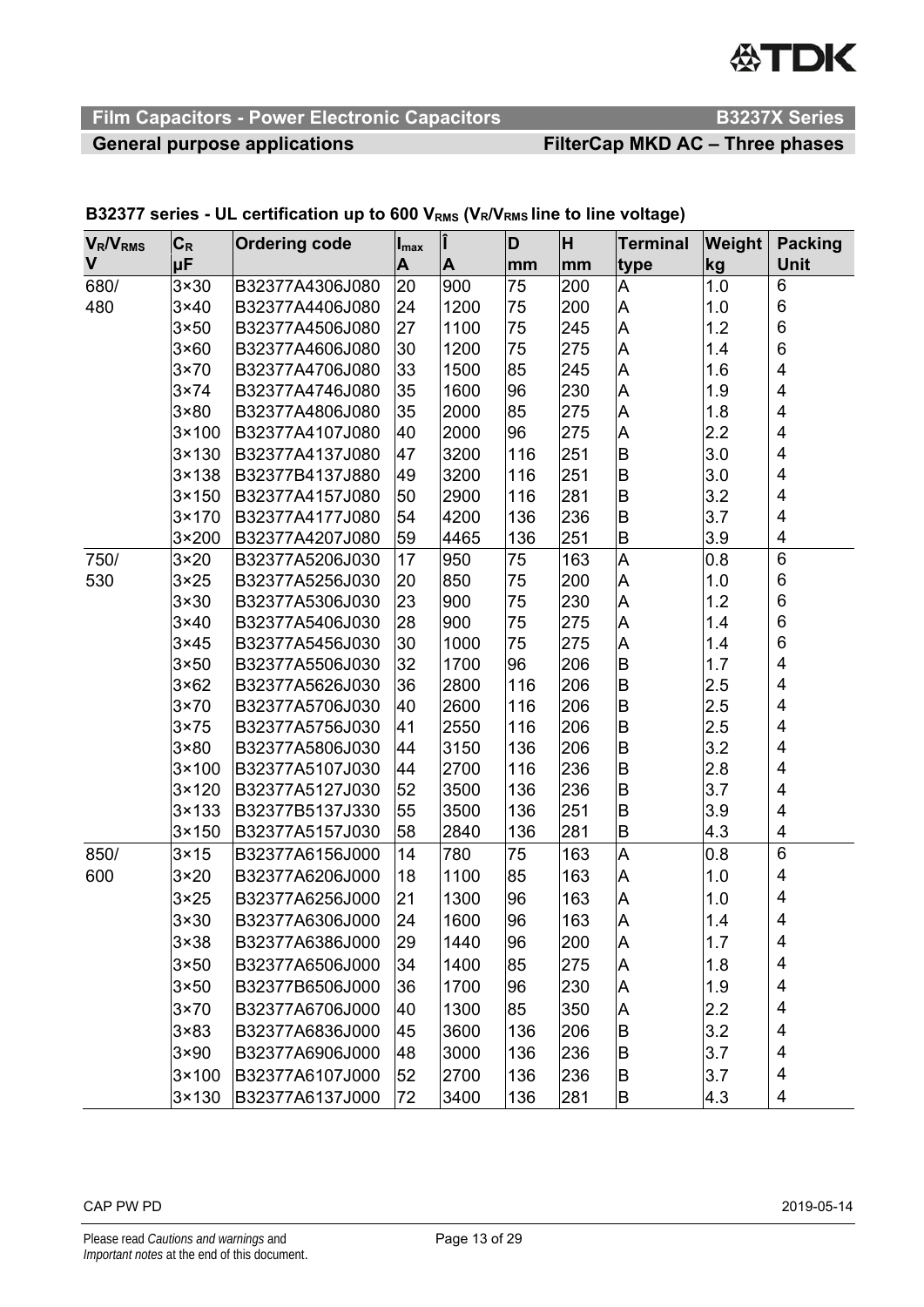# **ATDK**

# **Film Capacitors - Power Electronic Capacitors <br>B3237X Series**

# General purpose applications **FilterCap MKD AC – Three phases**

#### **VR/VRMS V CR Ordering code Imax Î D H Terminal Weight Packing μF | |A |A |mm |mm |type |Kg | Unit** 935/ 3×40 B32377A6406J060 32 1800 116 200 C 2.5 4 660 3×50 B32377A6506J060 36 1900 116 230 C 2.8 4 3×60 B32377A6606J060 36 2000 116 245 C 3.2 4 3×70 B32377A6706J060 43 2300 116 275 C 3.2 4 3×75 B32377A6756J060 43 2300 116 275 C 3.2 4 3×80 B32377A6806J060 44 2400 116 275 C 3.2 4 3×90 B32377A6906J060 50 3200 136 245 C 3.9 4 3x100 B32377A6107J060 54 3400 136 245 C 3.9 4 3x110 B32377A6117J060 55 3200 136 275 C 4.3 4 1020/ 3×25 B32377A7256J020 25 1300 96 206 B 1.7 4 720 3×30 B32377A7306J020 28 1400 96 206 B 1.7 4 3×34 B32377A7346J020 33 1400 96 236 B 1.9 4 3×38 B32377A7386J020 35 2000 116 200 C 2.5 4 3×40 B32377A7406J020 36 2000 116 200 C 2.5 4 3×50 B32377A7506J020 38 2100 116 230 C 2.8 4 3×56 B32377A7566J020 40 2100 116 245 C 3.0 4 |3×60 ||B32377A7606J020 |42 ||2200 ||116 ||275 ||C ||3.2 || 4 3×65 B32377A7656J020 44 2000 116 275 C 3.2 4 3×75 B32377A7756J020 48 3000 136 230 C 3.7 4 3x100 B32377B7107J020 56 3200 136 275 C 4.3 4 1100/ 3x25 B32377A7256J080 25 1100 96 236 B 1.9 1.9 780 3x29 B32377A7296J080 28 1200 96 251 B 2.0 4 3x30 B32377A7306J080 30 1400 116 200 C 2.5 4 |3x35 ||B32377A7356J080 ||31 ||1900 ||116 ||200 ||C ||2.5 || 4 3x40 B32377A7406J080 35 1800 116 230 C 2.8 4 3x47 B32377A7476J080 38 1860 116 245 C 3.0 4 3×50 B32377A7506J080 40 1740 116 275 C 3.2 4 3×56 B32377A7566J080 42 1740 116 275 C 3.2 4 3×60 B32377A7606J080 44 2000 136 230 C 3.7 4 3×70 B32377A7706J080 48 2800 136 245 C 3.9 4 3×75 B32377A7756J080 50 2500 136 275 C 4.3 | 4 1200/ 3×10 B32377A8106J050 17 750 96 169 B 1.4 4 850 3×15 B32377A8156J050 21 900 96 206 B 1.7 4 3×20 B32377A8206J050 23 1100 96 236 B 1.9 4 3×25 B32377A8256J050 26 1400 116 200 C 2.5 4<br>3×31 B32377A8316J050 30 1800 116 200 C 2.5 4 3×31 B32377A8316J050 30 1800 116 200 C 2.5 4 3×35 B32377A8356J050 33 1600 116 230 C 2.8 4 3×42 B32377B8426J050 37 2500 136 200 C 3.2 4 |3×50 |B32377A8506J050 |41 |2400 |136 |230 |C |3.7 | 4 3×55.8 B32377A8566J050 43 2600 136 230 C 3.7 4 3×60 B32377A8606J050 45 2200 136 245 C 3.9 4 3×70 B32377A8706J050 50 2500 136 275 C 4.3 4

#### B32377 series - UL certification up to 1000 V<sub>RMS</sub> (VR/VRMS line to line voltage)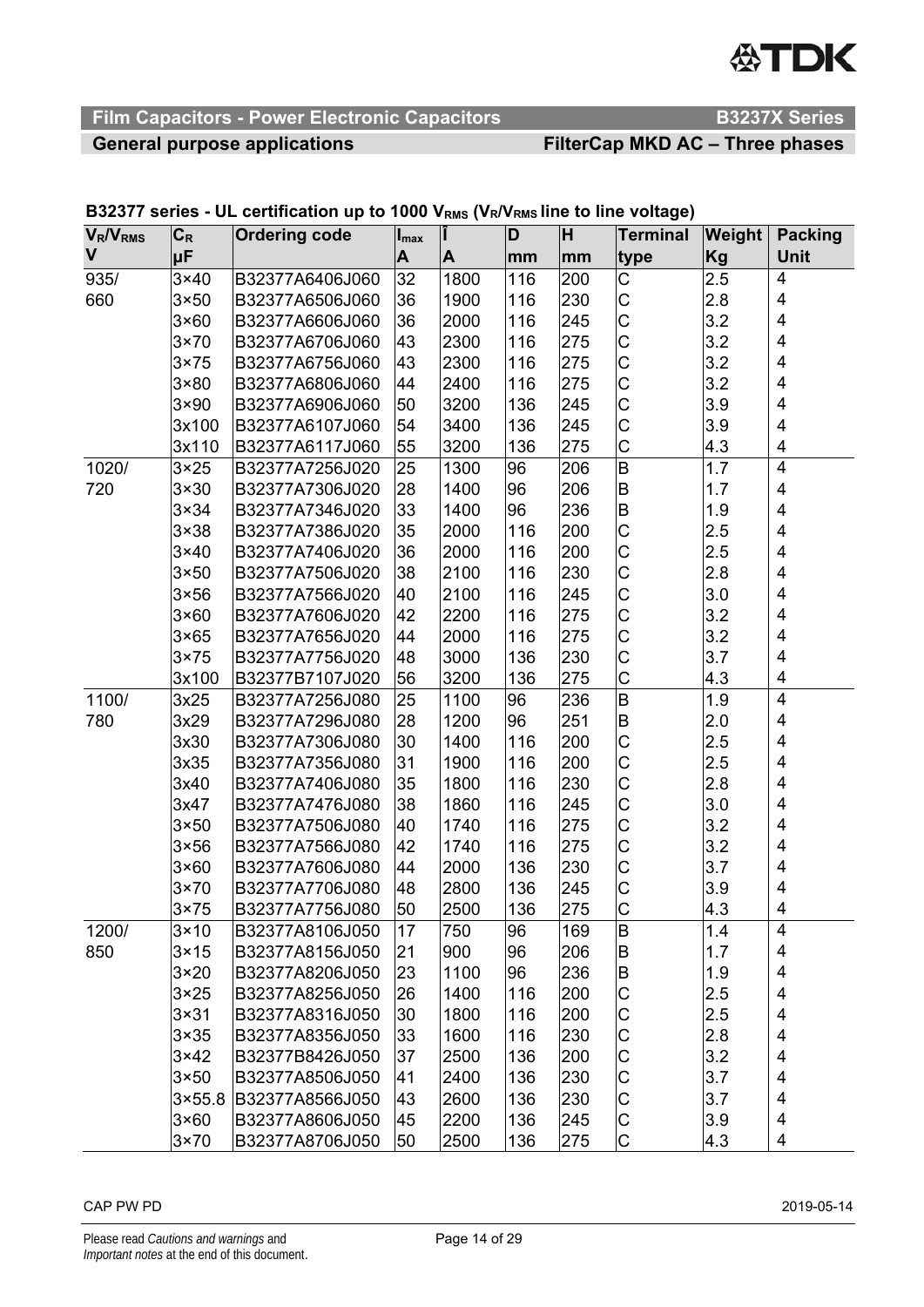# **公TDK**

# **Film Capacitors - Power Electronic Capacitors <br>B3237X Series**

# General purpose applications **FilterCap MKD AC – Three phases**

| <b>V<sub>R</sub>/V<sub>RMS</sub></b> | $C_R$        | <b>Ordering code</b> | $I_{\text{max}}$ |      | D   | lΗ  | Terminal    | <b>Weight</b> | Packing        |
|--------------------------------------|--------------|----------------------|------------------|------|-----|-----|-------------|---------------|----------------|
| V                                    | μF           |                      | A                | A    | mm  | mm  | ∣type       | kg            | Unit           |
| 1270/                                | $3\times20$  | B32377A9206J000      | 30               | 1200 | 116 | 200 | $\mathsf C$ | 2.5           | 4              |
| 900                                  | $3\times 25$ | B32377A9256J000      | 34               | 1400 | 116 | 200 | $\mathsf C$ | 2.5           | 4              |
|                                      | $3\times30$  | B32377A9306J000      | 36               | 1600 | 116 | 230 | C           | 2.8           | 4              |
|                                      | $3\times35$  | B32377A9356J000      | 42               | 1900 | 116 | 245 | $\mathsf C$ | 3.0           | 4              |
|                                      | $3\times40$  | B32377A9406J000      | 46               | 2100 | 136 | 230 | C           | 3.7           | 4              |
|                                      | $3\times 45$ | B32377A9456J000      | 50               | 2300 | 136 | 245 | C           | 3.9           | 4              |
|                                      | $3\times50$  | B32377A9506J000      | 54               | 2200 | 136 | 275 | C           | 4.3           | 4              |
|                                      | $3\times 56$ | B32377A9566J000      | 56               | 2400 | 136 | 275 | C           | 4.3           | 4              |
|                                      | $3\times 60$ | B32377A9606J000      | 60               | 2200 | 136 | 305 | $\mathsf C$ | 4.7           | 4              |
| 1415/                                | $3\times 15$ | B32377A1156J000      | 26               | 1200 | 116 | 200 | C           | 2.5           | $\overline{4}$ |
| 1000                                 | $3\times20$  | B32377A1206J000      | 31               | 1300 | 116 | 200 | $\mathsf C$ | 2.5           | 4              |
|                                      | $3\times 25$ | B32377A1256J000      | 37               | 1500 | 116 | 245 | $\mathsf C$ | 3.0           | 4              |
|                                      | $3\times30$  | B32377A1306J000      | 42               | 2000 | 136 | 230 | $\mathsf C$ | 3.7           | 4              |
|                                      | $3\times35$  | B32377A1356J000      | 44               | 2000 | 136 | 245 | C           | 3.9           | 4              |
|                                      | $3\times40$  | B32377A1406J000      | 49               | 2000 | 136 | 275 | C           | 4.3           | 4              |
|                                      | $3\times 45$ | B32377A1456J000      | 53               | 2200 | 136 | 275 | C           | 4.3           | 4              |
|                                      | $3\times50$  | B32377A1506J000      | 56               | 2100 | 136 | 305 | C           | 4.7           | 4              |
|                                      | $3\times 56$ | B32377B1566J000      | 66               | 2000 | 136 | 350 | C           | 5.5           | 4              |

#### B32377 series - UL certification up to 1000 V<sub>RMS</sub> (V<sub>R</sub>/V<sub>RMS</sub> line to line voltage)

B32378 series - UL certification up to 600 V<sub>RMS</sub> (V<sub>R</sub>/V<sub>RMS</sub> line to line voltage)

| $V_R/V_{RMS}$ | $C_R$          | <b>Ordering code</b> | $I_{\text{max}}$ |      | D   | lH. | <b>Terminal</b> | <b>Weight</b> | Packing |
|---------------|----------------|----------------------|------------------|------|-----|-----|-----------------|---------------|---------|
| V             | <b>uF</b>      |                      | A                | ΙA   | lmm | mm  | type            | kg            | Unit    |
| 590/          | $3 \times 150$ | B32378A4157J020      | 27               | 4500 | 116 | 146 | D               | 1.9           |         |
| 420           | $3\times 200$  | B32378A4207J020      | -131             | 4700 | 116 | 169 | D               | 2.1           | 4       |
|               | 3×250          | B32378A4257J020      | <b>134</b>       | 4300 | 116 | 206 | D               | 2.5           | 14      |
| 680/          | $3 \times 100$ | B32378A4127J080      | 25               | 4000 | 116 | 146 | D               | 1.9           | 4       |
| 480           | $3 \times 150$ | B32378A4157J080      | 28               | 5100 | 116 | 146 | D               | 1.9           | 4       |
|               | $3\times 200$  | B32378A4207J080      | 32               | 3800 | 116 | 206 | D               | 2.5           | 14      |
| 750/          | $3 \times 80$  | B32378A5806J030      | <b>22</b>        | 3000 | 116 | 146 | D               | 1.9           | 4       |
| 530           | $3 \times 100$ | B32378A5107J030 24   |                  | 3700 | 116 | 146 | D               | 1.9           |         |
|               | l3×120         | IB32378A5127J030     | 127              | 4500 | 116 | 146 | D               | 1.9           | 4       |
|               | $3 \times 150$ | B32378A5157J030      | <b>130</b>       | 4300 | 116 | 169 | D               | 2.1           | 14      |
| 850/          | $3 \times 80$  | B32378A6806J000 23   |                  | 3300 | 116 | 146 | D               | 1.9           | 4       |
| 600           | 3×100          | B32378A6107J000      | 25               | 4000 | 116 | 146 | D               | 1.9           | 4       |
|               | $3 \times 120$ | B32378A6127J000      | 28               | 3700 | 116 | 169 | D               | 2.1           | 4       |
|               | $3 \times 150$ | B32378A6157J000 31   |                  | 3400 | 116 | 206 | D               | 2.5           | 14      |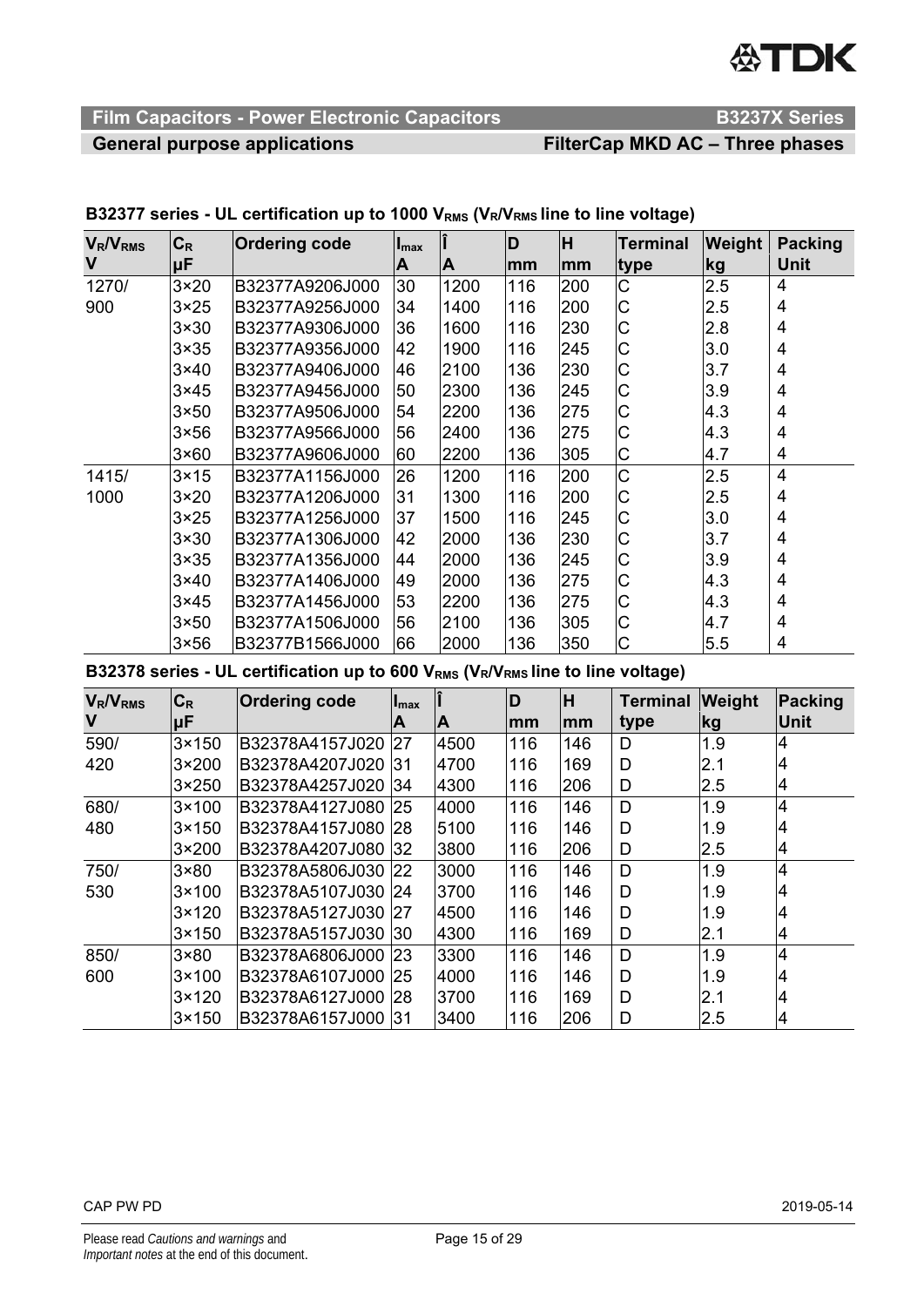# **ASTIDIK**

## **Film Capacitors - Power Electronic Capacitors Manual Canadian B3237X Series**

# General purpose applications **FilterCap MKD AC – Three phases**

| <b>V<sub>R</sub>/V<sub>RMS</sub></b> | $C_R$          | <b>Ordering code</b> | $\mathsf{I}_{\text{max}}$ |      | D   | lн  | <b>Terminal</b> | Weight | <b>Packing</b> |
|--------------------------------------|----------------|----------------------|---------------------------|------|-----|-----|-----------------|--------|----------------|
| $\mathsf{V}$                         | μF             |                      | A                         | A    | lmm | lmm | type            | kg     | <b>Unit</b>    |
| 935/                                 | $3 \times 80$  | B32378A6806J060      | 24                        | 3500 | 116 | 146 | E               | 1.9    | 4              |
| 660                                  | $3 \times 100$ | B32378A6107J060      | 26                        | 3400 | 116 | 169 | E               | 2.1    | 4              |
|                                      | $3 \times 120$ | B32378A6127J060      | 29                        | 3000 | 116 | 206 | E               | 2.5    | 4              |
| 1020/                                | $3\times60$    | B32378A7606J020      | 120                       | 2800 | 116 | 146 | E               | 1.9    | 4              |
| 720                                  | $3\times70$    | B32378A7706J020 23   |                           | 3300 | 116 | 146 | E               | 1.9    | 4              |
|                                      | $3 \times 80$  | B32378A7806J020 25   |                           | 2900 | 116 | 169 | E               | 2.1    | 4              |
|                                      | $3 \times 100$ | B32378A7107J020      | 25                        | 3600 | 116 | 169 | E               | 2.1    | 4              |
|                                      | $3 \times 120$ | B32378A7127J020      | $ 30\rangle$              | 3600 | 116 | 206 | E               | 2.5    | 4              |
| 1100/                                | $3\times50$    | B32378A7506J080      | 19                        | 2700 | 116 | 146 | E               | 1.9    | 4              |
| 780                                  | $3\times60$    | B32378A7606J080 22   |                           | 2500 | 116 | 169 | Е               | 2.1    | 4              |
|                                      | $3\times70$    | B32378A7706J080      | 24                        | 2900 | 116 | 169 | E               | 2.1    | 4              |
|                                      | $3 \times 80$  | B32378A7806J080 26   |                           | 2400 | 116 | 206 | E               | 2.5    | 4              |
|                                      | $3 \times 100$ | B32378A7107J080 30   |                           | 3000 | 116 | 206 | E               | 2.5    | 4              |
| 1200/                                | $3\times50$    | B32378A8506J050      | 21                        | 2500 | 116 | 169 | E               | 2.1    | 4              |
| 850                                  | $3\times60$    | B32378A8606J050 23   |                           | 3000 | 116 | 169 | Е               | 2.1    | 4              |
|                                      | $3\times70$    | B32378A8706J050      | <b>26</b>                 | 2400 | 116 | 206 | E               | 2.5    | 4              |
|                                      | $3 \times 80$  | B32378A8806J050 28   |                           | 2700 | 116 | 206 | E               | 2.5    | 4              |
|                                      | $3 \times 100$ | B32378A8107J050      | 32                        | 2700 | 116 | 236 | E               | 2.8    | 4              |
| 1270/                                | $3\times40$    | B32378A9406J000 21   |                           | 2200 | 116 | 169 | E               | 2.1    | 4              |
| 900                                  | $3\times60$    | B32378A9606J000      | 23                        | 2600 | 116 | 206 | E               | 2.5    | 4              |
|                                      | $3 \times 80$  | B32378A9806J000 30   |                           | 2500 | 116 | 236 | E               | 2.8    | 4              |
| 1415/                                | $3\times30$    | B32378A1306J000      | 17                        | 2000 | 116 | 169 | E               | 2.1    | 4              |
| 1000                                 | $3\times60$    | B32378A1606J000      | 28                        | 2500 | 116 | 236 | E               | 2.8    | 4              |
|                                      | $3 \times 80$  | B32378A1806J000 31   |                           | 2500 | 116 | 251 | E               | 3.0    | 4              |

#### **B32378 series - UL certification pending (VR/VRMS line to line voltage)**

**Remark:** just for the series B32378 star connection applies the formula for transformation of voltage line-neutral to line to line. The conversion relationship is defined as (line to line voltage)  $V_{II} = \sqrt{3} \cdot$  $V_{\text{ln}}$  (phase voltage, line-neutral).

#### **Display of ordering codes for TDK Electronics products**

The ordering code for one and the same product can be represented differently in data sheets, data books, other publications, on the company website, or in order-related documents such as shipping notes, order confirmations and product labels. **The varying representations of the ordering codes are due to different processes employed and do not affect the specifications of the respective products**. Detailed information can be found on the Internet under www.tdk-electronics.tdk.com/orderingcodes.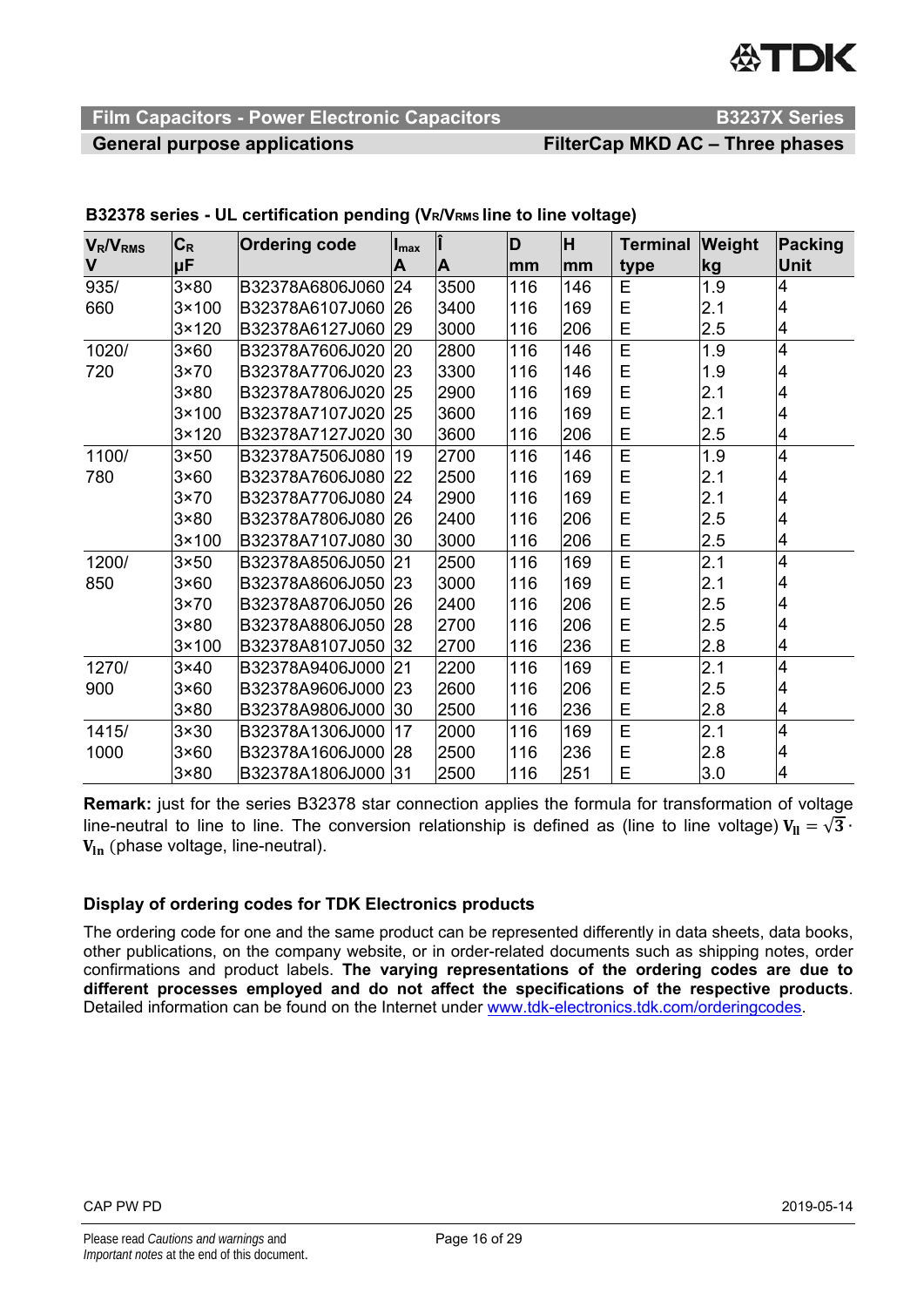

**Film Capacitors - Power Electronic Capacitors <br>B3237X Series** 

# General purpose applications **FilterCap MKD AC – Three phases**

# **Terms**

#### **Design**

The winding element of the MKD capacitor consists of metallized polypropylene film. This winding construction achieves low losses and a high pulse-current withstand capability. Soft PU resin is used for impregnation of the capacitor.

#### **Contacting**

The end faces of the windings are contacted by metal spraying to ensure a reliable and lowinductance connection between the leads and layers. The leads are welded or soldered to these end faces, brought out through insulating elements (plastic) and soldered to the terminals.

#### **Impregnation**

All hollows between the windings and between the windings and the case are filled with an impregnating agent. Besides increasing dielectric strength, this improves heat dissipation from inside a capacitor. The impregnating agents that we use are free of PCB and halogens.

#### **Self-healing**

All MKD capacitors are self-healing, i. e. voltage breakdowns heal in a matter of microseconds and hence do not produce a short circuit.

Breakdowns can occur under heavy electrical load as a result of weaknesses or pores in the dielectric. The integrity of self-healing capacitors is not affected by such breakdowns.





- 1. Dielectric (Polypropylene)
- 2. Metallization
- 3. Material-displacing shock wave
- 4. Air gap with metal vapor
- 5,6. Plasma zone

**Figure 8:** Description of Self-healing technology

# Breakdown

- 7. Boundary layer between gas-phase dielectric and plasma zones
- 8. Puncture channel
- 9. Gas-phase dielectric
- 10. Zone of displaced metallization and dielectric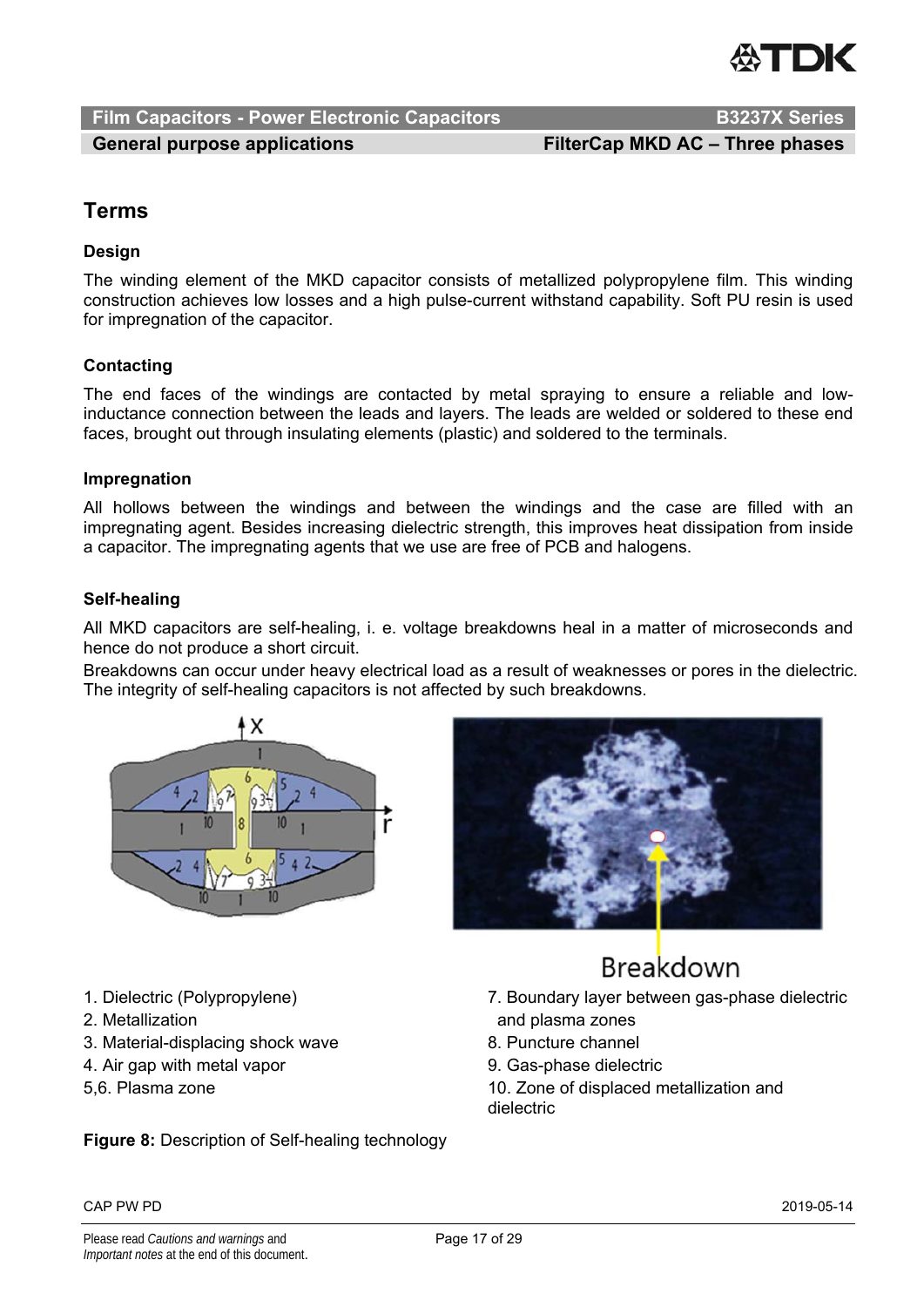

**Film Capacitors - Power Electronic Capacitors Mateur Advantage R5237X Series** 

General purpose applications **FilterCap MKD AC – Three phases** 

When a breakdown occurs, the dielectric in a breakdown channel is broken down into its atomic components by the electric arc that forms between the electrodes. At the high temperatures of as much as 6000 K, a plasma is created that explodes out of the channel region and pushes the dielectric layers apart. The actual self-healing process starts with the continuation of the electric arc in the propagating plasma. Here the metal layers are removed from the metal edges by evaporation. Insulation areas are formed. The rapid expansion of the plasma beyond the areas of insulation and its cooling in the areas of less field strength allow the discharge to extinguish after a few microseconds.

The area of insulation that is created is highly resistive and voltage-proof for all operating requirements of the capacitor. The self-healing breakdown is limited in current and so it does not represent a short circuit. The self-healing process is so brief and low in energy that the capacitor also remains fully functional during the breakdown.

# **Characteristics**

#### **Equivalent circuit diagram**

Any real capacitor can be modelled by the following schematic:



**Figure 9:** Equivalent circuit diagram

| <b>Symbol</b> | <b>Description</b>                                                              | <b>Unit</b> |
|---------------|---------------------------------------------------------------------------------|-------------|
| Ls.           | Series inductance                                                               |             |
| Rs            | Series resistance, due to contacts (leads, sprayed metal and film metallization |             |
| Rp            | Parallel resistance, due to insulation resistance                               |             |
|               | Capacitance                                                                     |             |

C,  $R<sub>S</sub>$  and  $L<sub>S</sub>$  are magnitudes that vary in the frequency domain (AC).

 $R_P$  is a magnitude defined in DC (insulation resistance).

#### **Rated capacitance CR**

It is referred to a test temperature of +20 ℃ and a measuring frequency range of 50 Hz to 1 kHz.

### **Capacitance tolerance range**

It is the range within which the actual capacitance may differ from rated capacitance. The actual capacitance is to be measured at a temperature of  $+20$  °C. This range results from variances in materials and manufacturing processes. The standard manufacturing tolerance for PP film capacitors is ±10% or 'K' tolerance or ±5%, 'J' tolerance.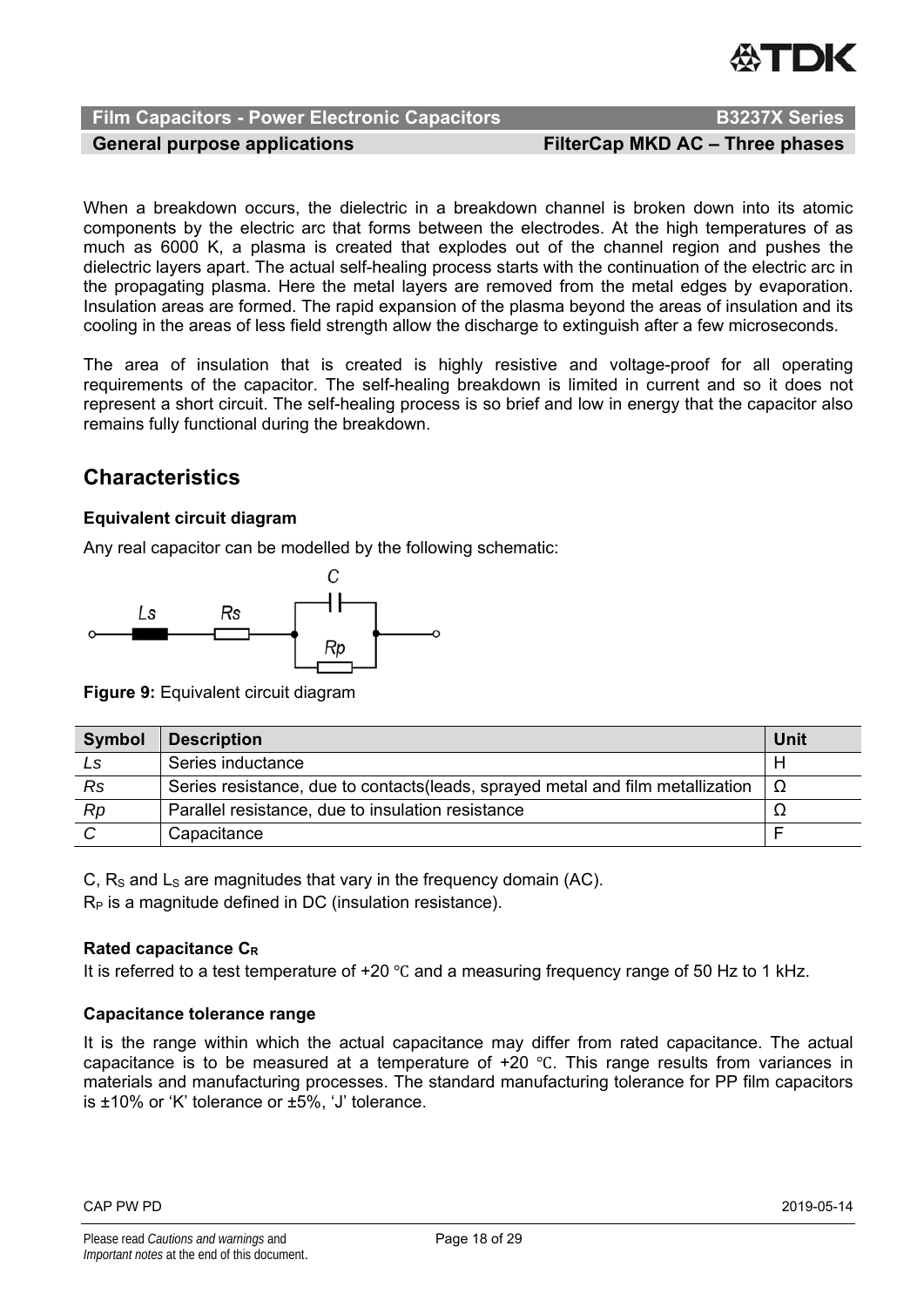

General purpose applications **FilterCap MKD AC – Three phases** 

#### **Temperature dependence of capacitance**

The capacitance variation in the permissible temperature range is not linear, but it is reversible, the characteristic change in capacitance ΔC/C as a function of test temperature is shown as follows:



**Figure 10:** Temperature dependence of capacitance

#### **Capacitance drift**

Capacitance is subject to irreversible in addition to reversible changes, i.e. capacitance drift, the sum of all time-dependent, irreversible changes of capacitance during operating life. This variation is stated in percent of the value at delivery. The typical figure is +1/−3%.

#### **Rated AC voltage V<sub>R</sub>**

The maximum operating peak recurrent voltage of either polarity of a reversing type waveform for which the capacitor has been designed.

Unlike what is common in other standard (e.g. B32304\* 3–phase capacitor series for PFC application) therefore, the rated voltage V<sub>R</sub> is not the RMS value, but the maximum or peak value of the capacitor voltage. The voltage at which the capacitor may be operated is dependent on other factors (especially current and frequency) besides rated voltage.

#### **Voltage V<sub>RMS</sub>**

It is the Root Mean Square (RMS) voltage of maximum permissible value of sinusoidal AC voltage in continuous operation.



### **Figure 11: Voltage V<sub>RMS</sub>**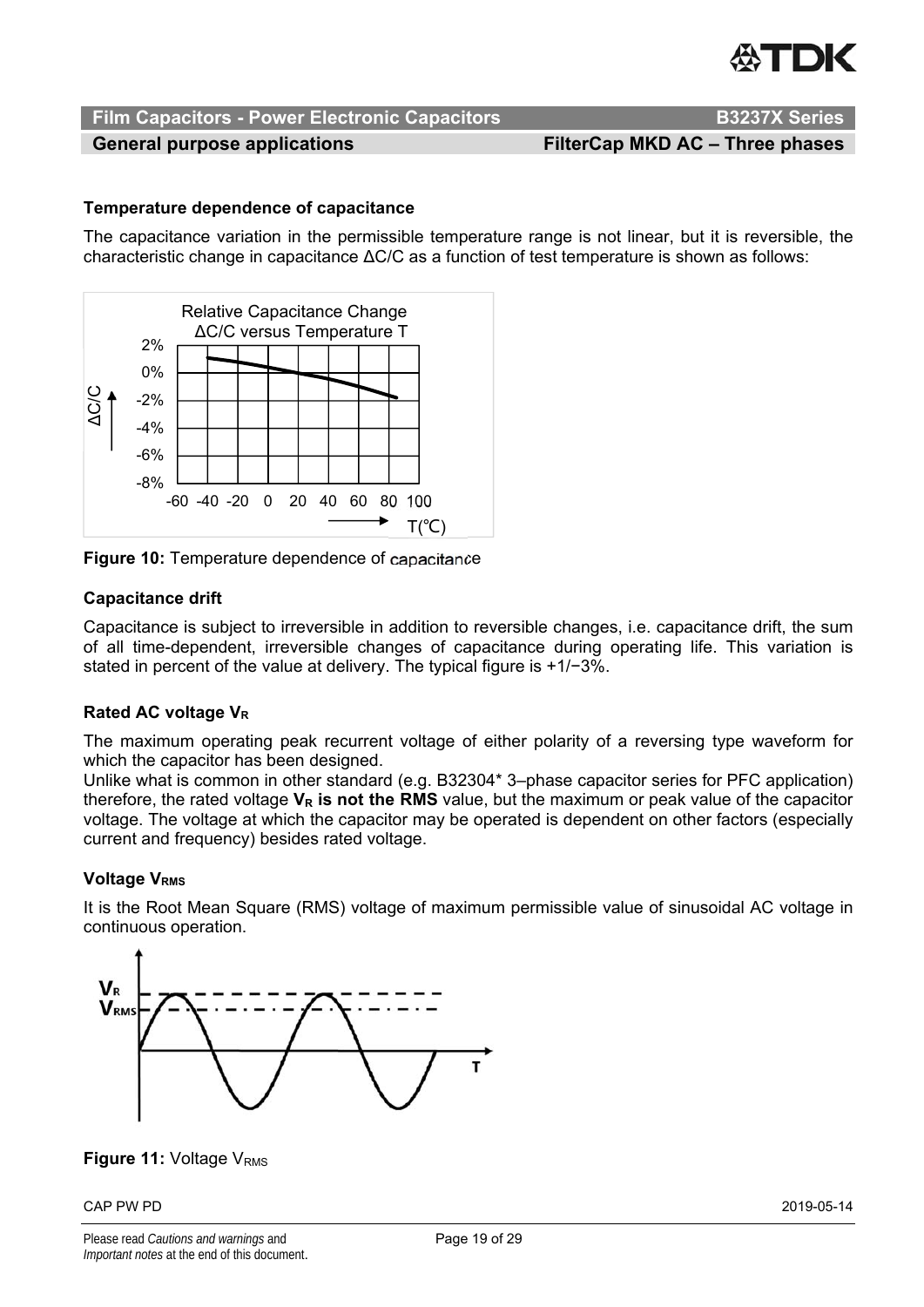

## **Film Capacitors - Power Electronic Capacitors <br>B3237X Series**

General purpose applications **FilterCap MKD AC – Three phases** 

#### **Rated DC voltage V<sub>RDC</sub>**

It is the maximum operating peak voltage of either polarity but of non-reversing type waveform, for which the capacitor has been designed, for continuous operation.

#### **Non-recurrent surge voltage Vs**

A peak voltage induced by a switching or any other disturbance of the system which is allowed for a limited number of times and for durations shorter than the basic period.



**Figure 12: Non-recurrent surge voltage V<sub>S</sub>** 

Maximum duration: 50 ms/pulse Maximum number of occurrences: 1000 (during load)

#### **Max. Recurrent peak voltage** û

This is the permissible, max. recurrent peak voltage that may appear for max.1% of the period.



**Figure 13:** Max. Recurrent peak voltage û

#### **Symmetric alternating voltage** û

The peak values of a symmetrical alternating voltage applied to the capacitor is a decisive factor for the dielectric losses.

For AC capacitors: 
$$
\hat{u}_{ac} = V_R
$$

#### **Insulation voltage Vi**

It is the rms rated value of the insulation voltage of capacitive elements and terminals to case or earth. If not specified, the rms value of the insulating voltage is equivalent to the rated voltage divided by  $\sqrt{2}$ .

#### **Maximum current Imax**

It is the maximum rms current for continuous operation, but could not be higher than maximum terminal current. A higher current than proposal  $I_{\text{max}}$  value could be possible in lower ambient temperature.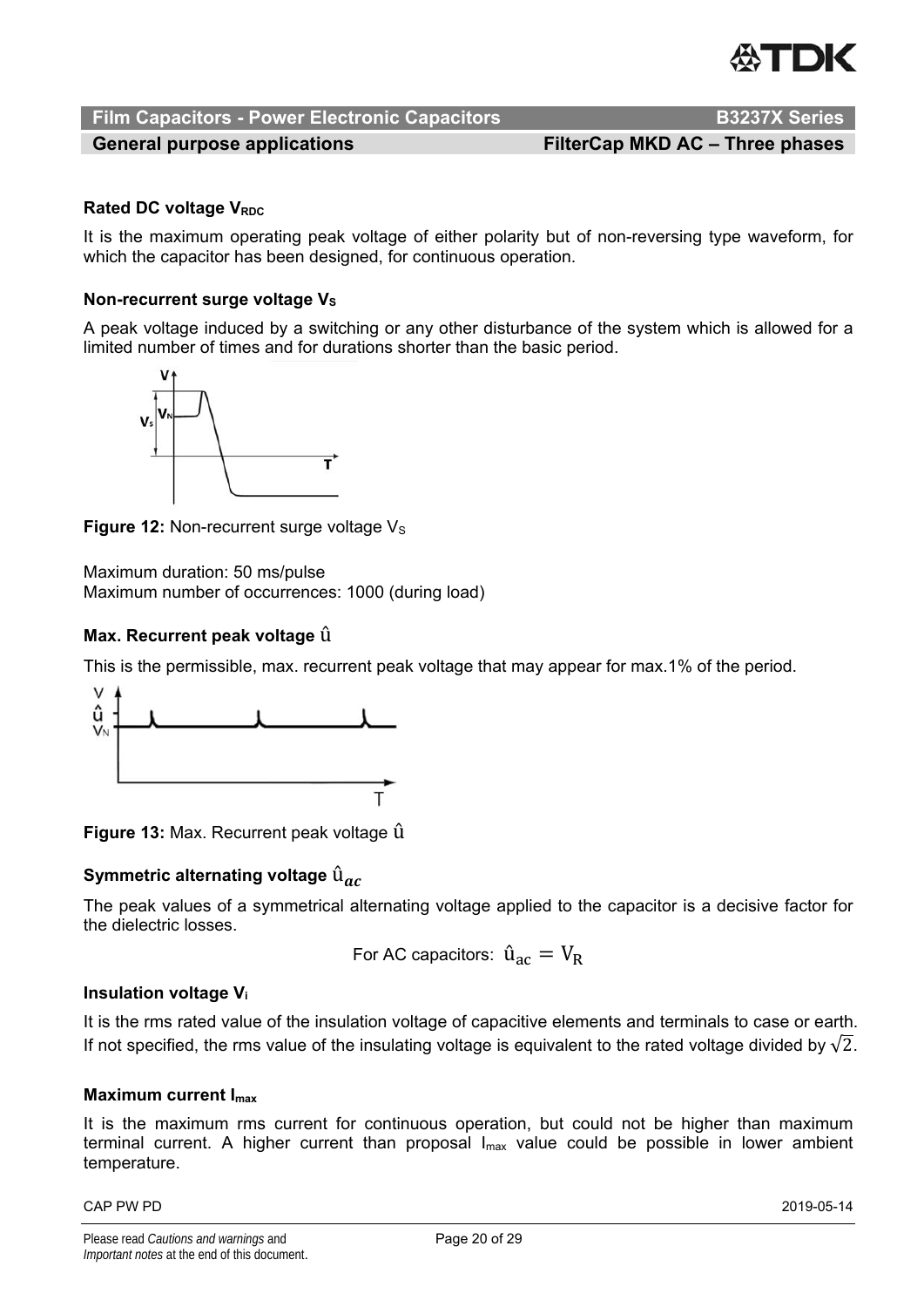**Film Capacitors - Power Electronic Capacitors <br>B3237X Series** 

General purpose applications **FilterCap MKD AC – Three phases** 

### **Maximum peak current**  $\hat{I}$

It is the maximum current amplitude which occurs instantaneously during continuous operation. The maximum peak current and the maximum rate of voltage rise (dV/dt)<sub>max</sub> on a capacitor are related as follows:

$$
\hat{I} = C_R \cdot \left(\frac{dV}{dt}\right)_{max}
$$

#### **Maximum surge current Is**

It is the peak non-repetitive current induced by switching or any other disturbance of the system permitted for a limited number of times, at durations shorter than the basic period.

$$
I_s = C_R \cdot \left(\frac{dV}{dt}\right)_s
$$

Maximum duration: 50 ms/pulse

Maximum number of occurrences: 1000 (during load)

#### **Self-inductance** L<sub>self</sub>

The self-inductance is produced by the inductance of the terminals and the windings. Because of the special kind of contacting in self-healing capacitors (large area metal spraying covering all windings), the self-inductance is particularly low. It allows the resonance frequency to be determined:

$$
f=\frac{1}{2\pi\sqrt{L_{self}\cdot C_{R}}}
$$

The resonance frequency is high for all capacitors accordingly.

#### **Insulation Resistance (Rins)**

The dielectric of a capacitor has a large area and a short length. Even if the material is a good isolator there always flows a certain current between the charged electrodes (the current increases exponentially with the temperature). This leakage can be described as a parallel resistance with a high value, an Insulation Resistance.



**Figure 14: Insulation Resistance (R<sub>ins</sub>)**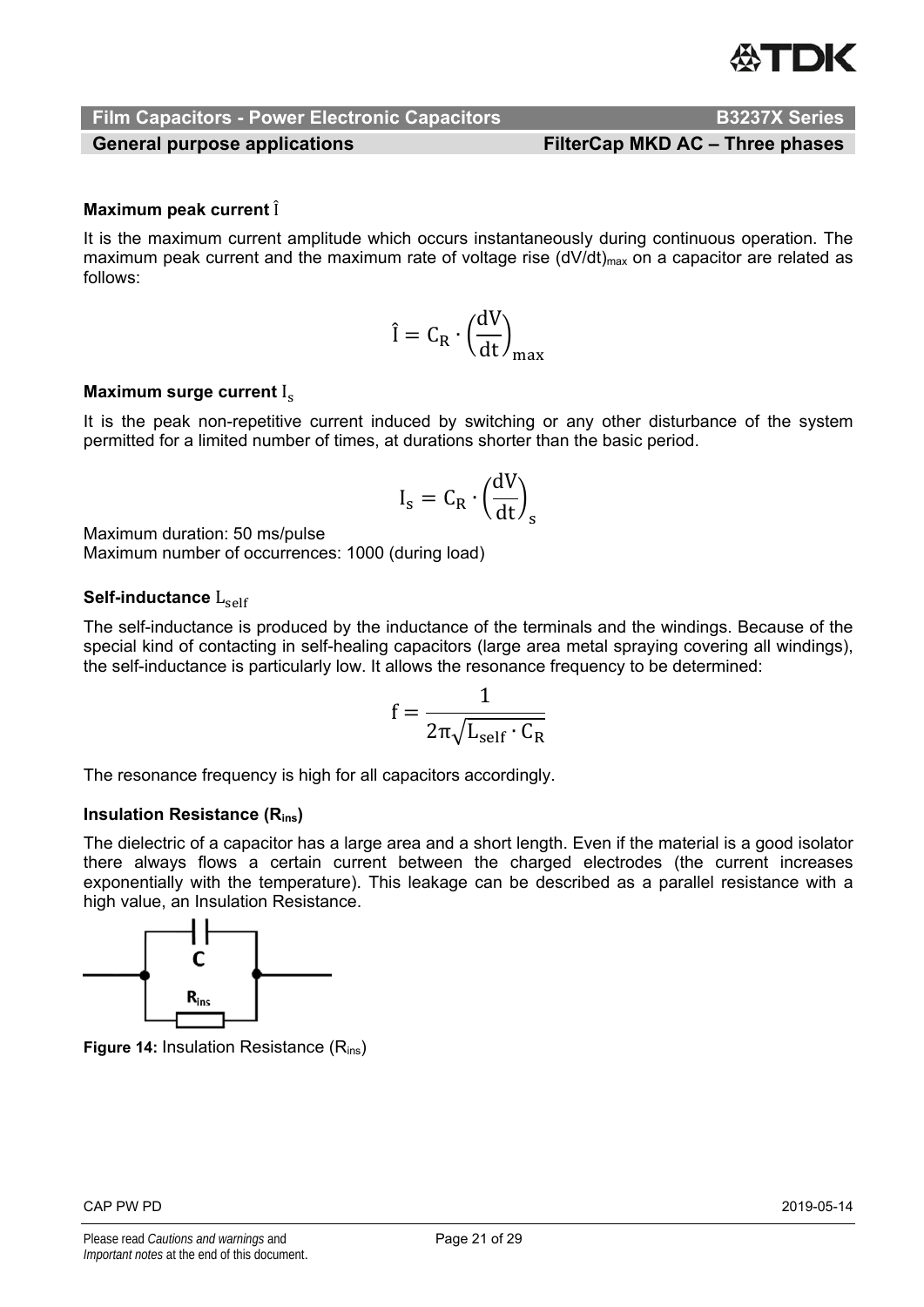

General purpose applications **FilterCap MKD AC – Three phases** 

#### **Insulation resistance and self-discharge time constant**

The insulation values for the individual components according to the capacitance are stated as an insulation resistance Rins in MΩ or a self-discharge time constant *τ* in seconds.

$$
\tau = R_{ins} \cdot C_R
$$

#### **Series resistance Rs**

Resistive losses occur in the electrodes in the contacting and in the inner wiring. These are comprised in the series resistance  $R<sub>s</sub>$  of a capacitor.

The series resistance R<sub>s</sub> generates the ohmic losses ( $I^2 \times R_s$ ) in a capacitor. It is largely independent of frequency. The figures stated in selection charts apply to +20℃ capacitor temperature.

#### **Dissipation factor tan δ**

The equivalent circuit diagram used for the losses in a capacitor can be shown as follows:



**Figure 15:** Simplified equivalent circuit diagram of a capacitor

| <b>Symbol</b> | <b>Description</b>                                                    | <b>Unit</b> |
|---------------|-----------------------------------------------------------------------|-------------|
|               | Capacitor                                                             |             |
| $L$ self      | Self-inductance                                                       |             |
| <b>ESR</b>    | Equivalent series resistance, representing the entire active power in | 77          |
|               | capacitor                                                             |             |

The self-inductance and capacitance of a capacitor produce its resonance frequency (natural frequency).

 $tan δ(f) = tan δ<sub>0</sub> + Rs · ω · C$ 

From the frequency dependence of the equivalent series resistance can be derived:

$$
ESR = \frac{\tan \delta}{\omega \cdot C} = Rs + \frac{\tan \delta_0}{\omega \cdot C}
$$

| <b>Symbol</b> | <b>Description</b>               | Unit |
|---------------|----------------------------------|------|
| tan δ         | Dissipation factor of capacitor  | -    |
| $tan δ_0$     | Dissipation factor of dielectric |      |
| $R_{\rm S}$   | Series resistance                | ▵    |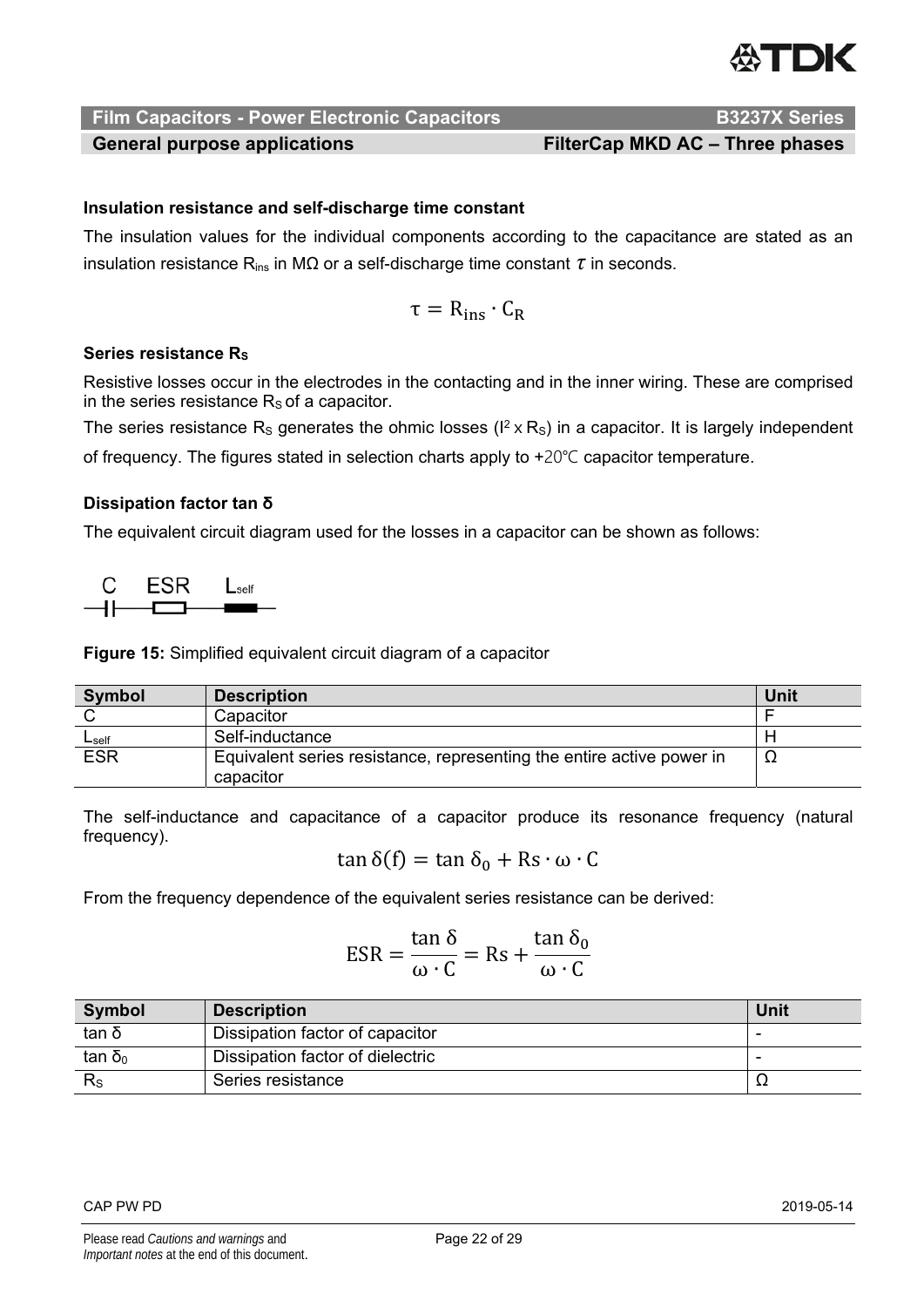General purpose applications **FilterCap MKD AC – Three phases** 

### **Dielectric dissipation factor tan δ<sub>0</sub>**

The dissipation factor tan  $\delta_0$  of the dielectric is assumed to be constant for all capacitors in their frequency range of use. The figures stated in data sheets apply to rated operation.

### **Expected Fit rate λ**

The FIT (Failure In Time) of a component is defined as the number of expected failures in 10 $9$  hours of operation.

The FIT rate is calculated on the basis of the number of components operating in the field and the estimated hours of operation. All the reports of failures are taken into consideration for this calculation, which is updated every year. The other values in the graph are given as indication and calculated based on acceleration factors.

The failure criterion is capacitance drop higher than 3%.



## **Figure 16:** Expected Fit rate λ

### **Thermal design**

In order to scale a capacitor correctly for a particular application, the permissible ambient temperature has to be determined. This can be taken from the diagram "Permissible ambient temperature TA vs total power dissipation P" after calculating the power dissipation (for further details please check individual data sheets).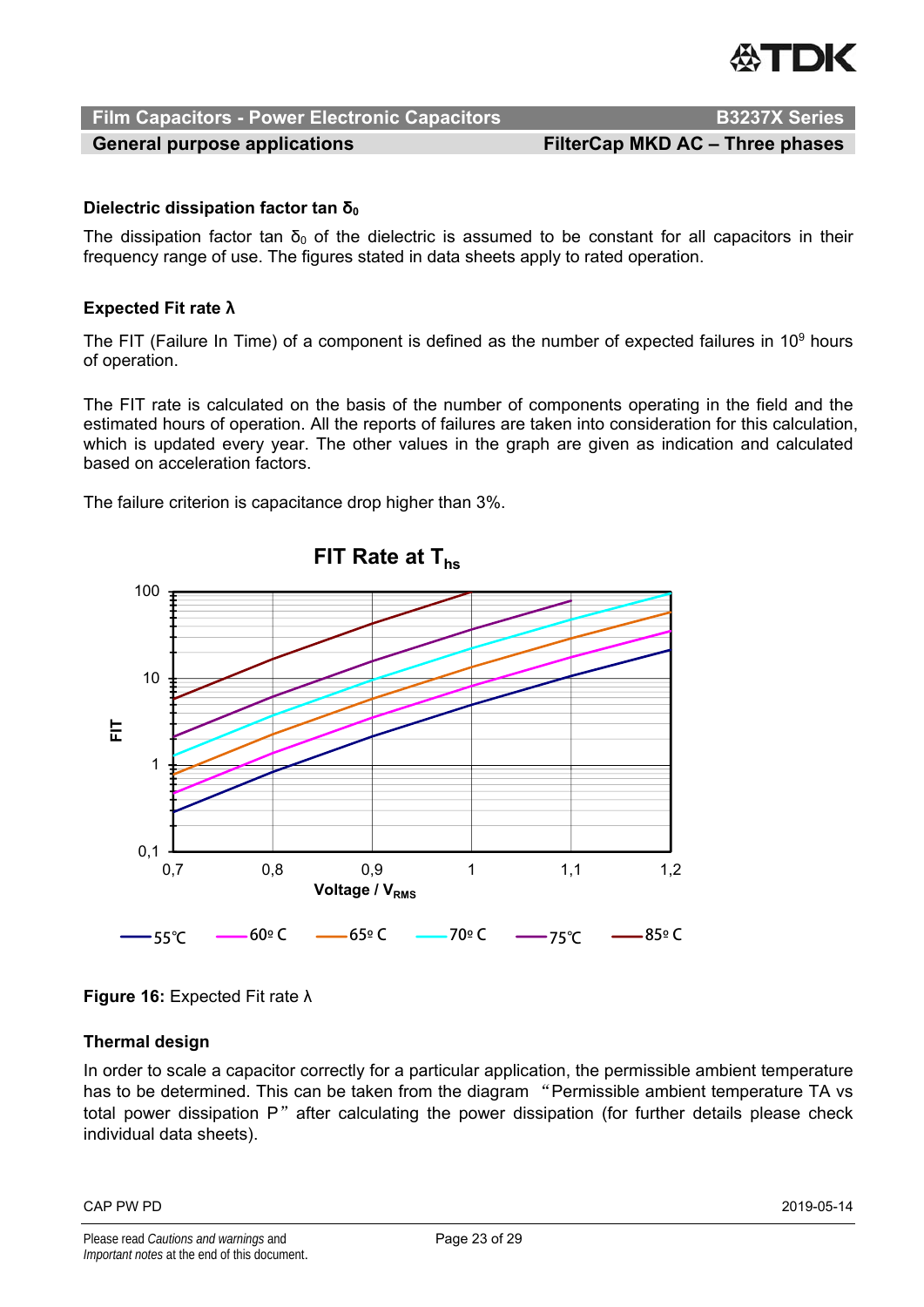# **ASTIDIK**

### **Film Capacitors - Power Electronic Capacitors Manual Canadian B3237X Series**

General purpose applications **FilterCap MKD AC – Three phases** 

## **Calculation of power dissipation P**

The total power dissipation P is composed of the dielectric losses  $(P_D)$  and the resistive losses  $(P_R)$ . Generally a secondary sinusoidal AC voltage can be used for calculating with sufficient accuracy.

$$
P = P_{D} + P_{R}
$$

$$
P_{D} = \hat{u}_{ac}^{2} \cdot \pi \cdot f_{0} \cdot C \cdot \tan \delta_{0}
$$

| <b>Symbol</b>           | <b>Description</b>                                        | Unit |
|-------------------------|-----------------------------------------------------------|------|
| $\mathbf{\hat{U}_{ac}}$ | Peak value of symmetrical AC voltage applied to capacitor |      |
|                         | <b>Fundamental frequency</b>                              | Hz   |
|                         | Capacitance                                               |      |
| tan δ <sub>0</sub>      | Dissipation factor of dielectric                          |      |

$$
P_R = I^2 \cdot R_S
$$

| Symbol | <b>Description</b>                                | Unit |
|--------|---------------------------------------------------|------|
|        | RMS value of capacitor current                    |      |
| ΓS.    | Series resistance at maximum hot-spot temperature | -24  |

The  $R<sub>s</sub>$  figure at maximum hot-spot temperature is used to calculate the resistive losses. In selection charts and data sheets the figure is stated for 20 ℃ capacitor temperature. The conversion factor is as follows:

$$
R_{s85^\circ} = 1.25 \cdot R_{s20^\circ}
$$

### **Thermal resistance Rth**

The thermal resistance is defined as the ratio of a temperature difference and the power dissipation produced in a capacitor. The decisive factor here is ΔTcap where the temperature difference between an external reference point of the coolant (e.g. air) surrounding the capacitor and the hot spot (zone with highest temperature occurring in the component). In a steady state:

$$
R_{th}=\frac{\Delta T_{cap}}{P}
$$

| <b>Symbol</b> | <b>Description</b>                                  | Unit |
|---------------|-----------------------------------------------------|------|
| $R_{\rm th}$  | Thermal resistance                                  | K/W  |
| $\Delta$ Tcap | Temperature difference between hot-spot and ambient |      |
|               | Power dissipation                                   | W    |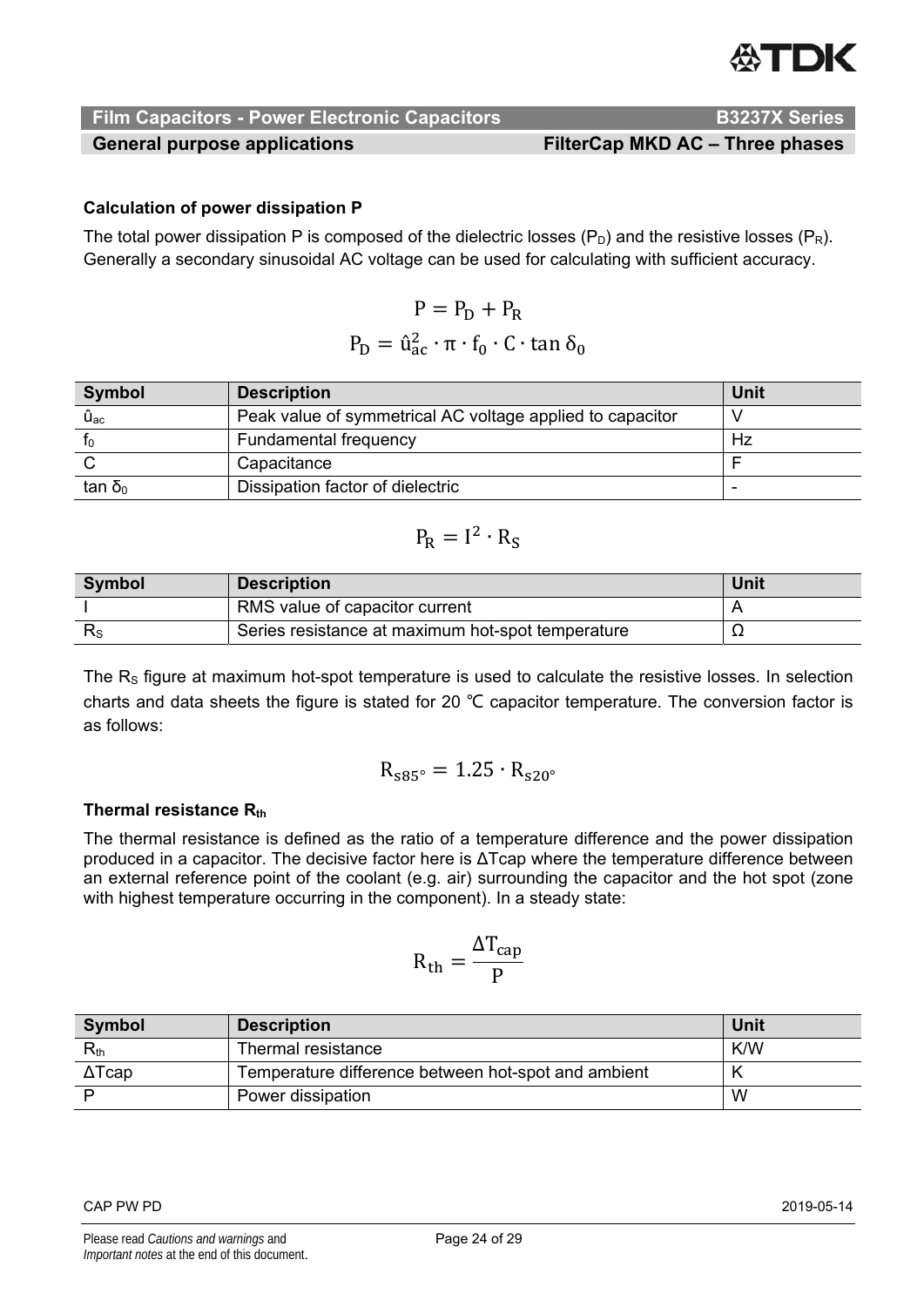

General purpose applications **FilterCap MKD AC – Three phases** 

The temperature difference depends on a large number of different factors. The thermal resistance is a function of several parameters such as the working temperature and the power dissipation of the capacitor.

After installation of the capacitor, it is necessary to verify that maximum hot-spot temperature is not exceeded at extreme service conditions. For detail calculations please refer to single datasheet part number for further details.

#### Life expectancy t<sub>LD</sub>

The life expectancy t<sub>LD</sub> is based on the exclusive effect of Voltage and Temperature (hot-spot T<sub>hs</sub>) applied to the capacitor dielectric and electrodes (other factors are not considered in the model such as environmental or mechanical effects).

Hot Spot Temperature  $(T_{hs})$ : as the sum of ambient temperature plus the heating induced by the current (I<sub>RMS</sub>) in the dielectric which is measured inside of capacitor. Current is an indirect parameter under consideration which affects the temperature  $T_{hs}$ .

Lifetime estimation formula as follows:

$$
t_2 = t_1 \cdot e^{(T_1 - T_2)/A} \left(\frac{V_1}{V_2}\right)^n
$$

| Symbol         | <b>Description</b>                                                                | Unit       |
|----------------|-----------------------------------------------------------------------------------|------------|
| t <sub>2</sub> | Estimated lifetime at temperature $T_2$ and Voltage $V_2$                         | hour       |
| $t_1$          | Reference life expectancy (e.g. 100,000 hours for $V_R$ $ \Delta C/C  \leq 3\%$ ) | hour       |
| V <sub>2</sub> | Variable Voltage (Rated AC voltage)                                               | <b>VAC</b> |
| V <sub>1</sub> | Reference Voltage (Rated AC voltage)                                              | <b>VAC</b> |
| $T_1$          | Reference temperature (e.g. 70°C)                                                 | °C         |
| T <sub>2</sub> | Variable temperature                                                              | °C         |
| $\overline{A}$ | Acceleration factor of temperature                                                |            |
| n              | Acceleration factor of voltage                                                    |            |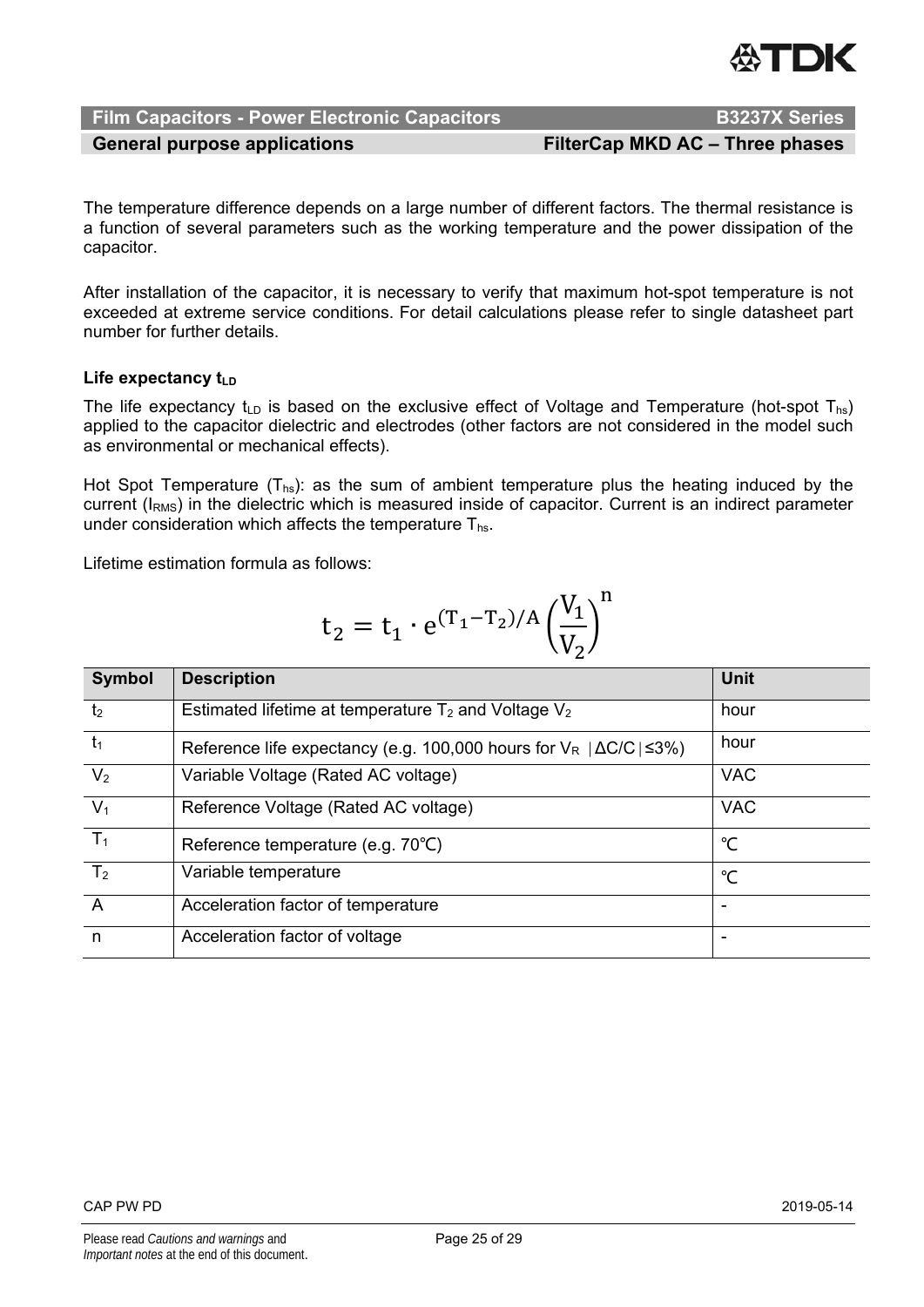

General purpose applications **FilterCap MKD AC – Three phases** 

#### **Lifetime Expectancy Graphs**

The lifetime estimations below shows the standard expected lifetime of 100,000 hours (at +85 °C hotspot) are only theoretical calculations based on endurance test results performed according to IEC61071 standard.



**Figure 17:** Service life t<sub>LD</sub> at different hot-spot temperature (T<sub>hs</sub>) and voltage V<sub>RMS</sub>.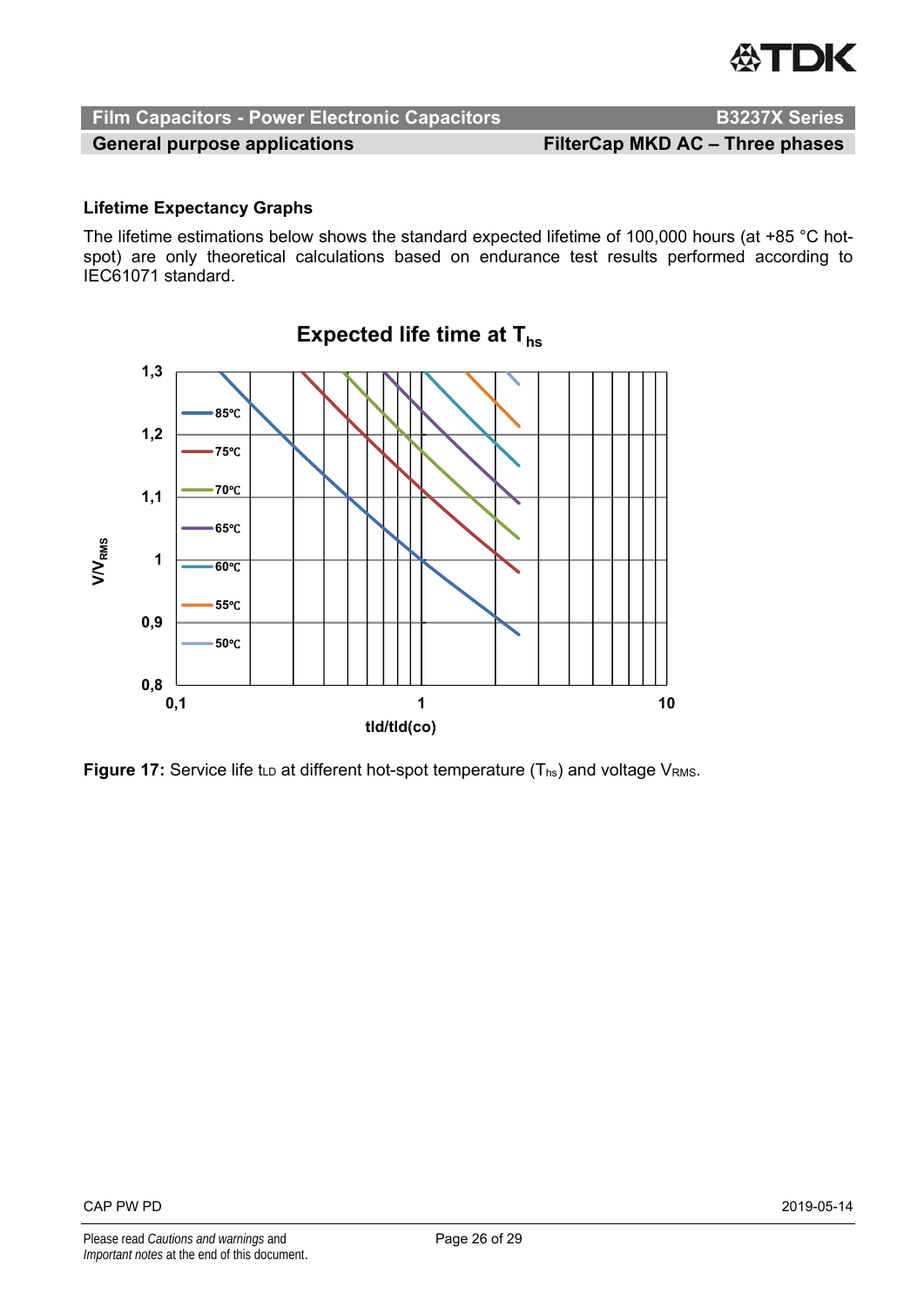#### **Film Capacitors - Power Electronic Capacitors Access Access Agglesion B3237X Series**

### General purpose applications **FilterCap MKD AC – Three phases**

#### **Cautions and warnings**

- Capacitors with dents of more than 1 mm depth or any other mechanical damage must not be used.<br>■ Check the tightness of the connections / terminals periodically
- Check the tightness of the connections / terminals periodically.
- The energy stored in capacitors may be lethal. To prevent any risk of shock, the capacitors must be discharged and short-circuited before handling.
- **Failure to follow cautions may result in the worst case in premature failure, bursting and fire.**

#### **Safety**

- Electrical or mechanical misapplication of capacitors may be hazardous. Personal injury or property damage may result from bursting of the capacitor or expulsion of molten material due to mechanical disruption of the capacitor.
- Ensure good, effective grounding for capacitor enclosures.
- Observe appropriate safety precautions during operation (self-recharging phenomena and the high energy stored in capacitors).
- $\blacksquare$  Handle capacitors carefully, as they may still be charged even after disconnection.
- The terminals of capacitors, connected busbars and cables as well as other devices may also be energized.
- $\blacksquare$  Follow good engineering practice.
- The maximum permissible fault current (AFC) of 10 kA in accordance with the UL 810 standard must be assured by the application.

#### **Thermal load**

 After installing the capacitor, verify that the maximum hot-spot temperature is not exceeded under extreme operating conditions.

#### **Mechanical protection**

The capacitor has to be installed to assure that no mechanical damage or dents in the case occur.

#### **Storage and operating conditions**

 Do not use or store capacitors in corrosive atmospheres, especially where chloride gas, sulfide gas, acid, alkali, salt or the like are present. In dusty environments, regular maintenance and cleaning, especially of the terminals, is required to avoid creating a conductive path between phases and/or phases and ground.

#### **Overpressure disconnector**

- To ensure full functionality of an overpressure safety disconnector, the following points must be observed:
	- 1. The elastic elements must not be hindered, i.e.
		- Connecting lines must be flexible leads (cables)
		- There must be sufficient space (min.15 mm) for expansion above the connections
		- The metal cover must not be retained by rigid parts such as busbars.
	- 2. The stress parameters of the capacitor must be within the IEC 61071 specification.

#### **Service life expectancy**

 Electrical components do not have an unlimited service life expectancy: this also applies to self-healing capacitors. The maximum service life expectancy may vary depending on the application in which the capacitor is used.

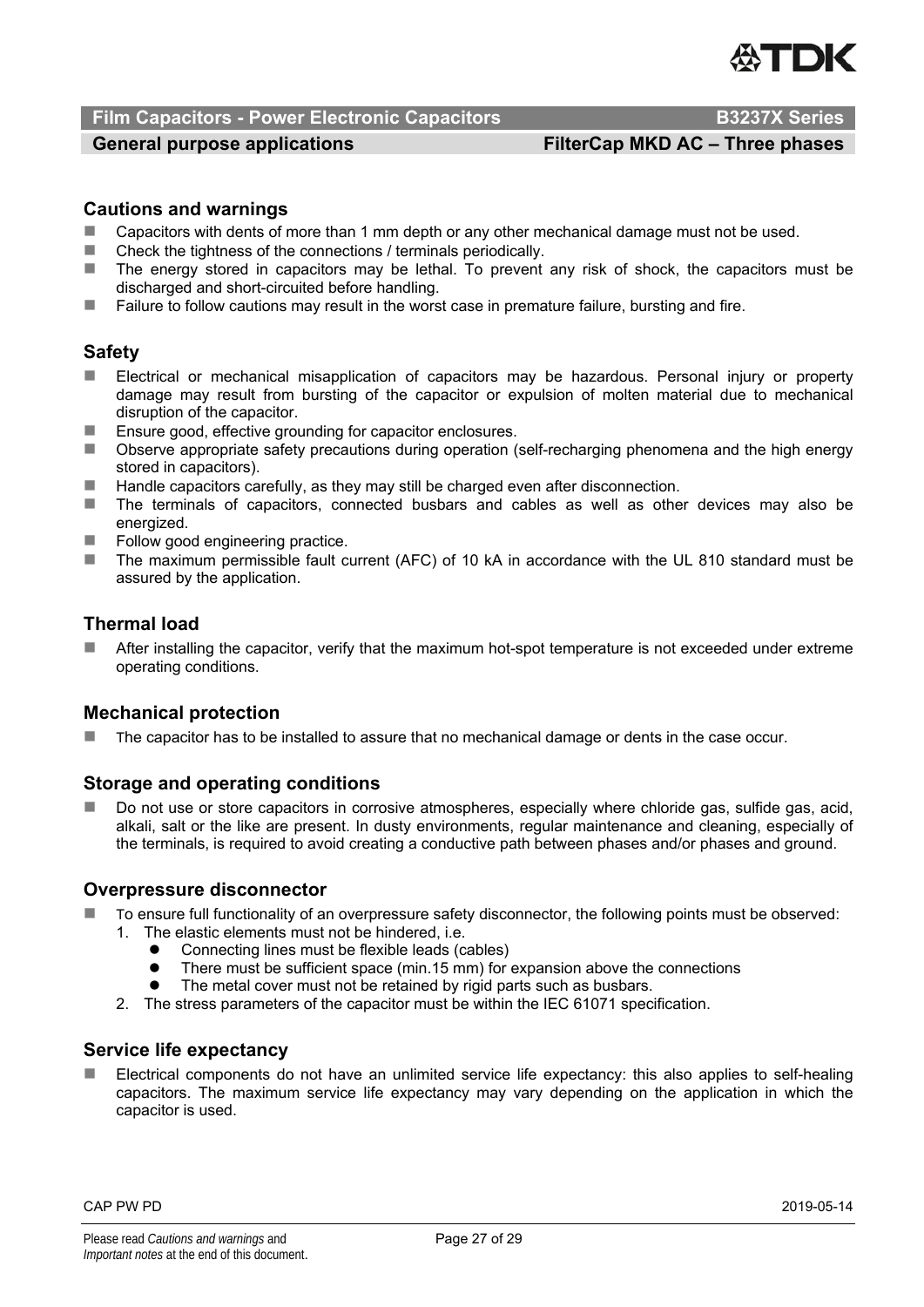The following applies to all products named in this publication:

- 1. Some parts of this publication contain **statements about the suitability of our products for certain areas of application**. These statements are based on our knowledge of typical requirements that are often placed on our products in the areas of application concerned. We nevertheless expressly point out **that such statements cannot be regarded as binding statements about the suitability of our products for a particular customer application.** As a rule we are either unfamiliar with individual customer applications or less familiar with them than the customers themselves. For these reasons, it is always ultimately incumbent on the customer to check and decide whether a product with the properties described in the product specification is suitable for use in a particular customer application.
- 2. We also point out that **in individual cases, a malfunction of electronic components or failure before the end of their usual service life cannot be completely ruled out in the current state of the art, even if they are operated as specified.** In customer applications requiring a very high level of operational safety and especially in customer applications in which the malfunction or failure of an electronic component could endanger human life or health (e.g. in accident prevention or life-saving systems), it must therefore be ensured by means of suitable design of the customer application or other action taken by the customer (e.g. installation of protective circuitry or redundancy) that no injury or damage is sustained by third parties in the event of malfunction or failure of an electronic component.
- 3. **The warnings, cautions and product-specific notes must be observed.**
- 4. In order to satisfy certain technical requirements, **some of the products described in this publication may contain substances subject to restrictions in certain jurisdictions (e.g. because they are classed as hazardous)**. Useful information on this will be found in our Material Data Sheets on the Internet (www.tdk-electronics.tdk.com/material). Should you have any more detailed questions, please contact our sales offices.
- 5. We constantly strive to improve our products. Consequently, **the products described in this publication may change from time to time**. The same is true of the corresponding product specifications. Please check therefore to what extent product descriptions and specifications contained in this publication are still applicable before or when you place an order.

We also **reserve the right to discontinue production and delivery of products**. Consequently, we cannot guarantee that all products named in this publication will always be available. The aforementioned does not apply in the case of individual agreements deviating from the foregoing for customer-specific products.

- 6. Unless otherwise agreed in individual contracts, **all orders are subject to our General Terms and Conditions of Supply.**
- 7. **Our manufacturing sites serving the automotive business apply the IATF 16949 standard.** The IATF certifications confirm our compliance with requirements regarding the quality management system in the automotive industry. Referring to customer requirements and customer specific requirements ("CSR") TDK always has and will continue to have the policy of respecting individual agreements. Even if IATF 16949 may appear to support the acceptance of unilateral requirements, we hereby like to emphasize that **only requirements mutually agreed upon can and will be implemented in our Quality Management System.** For clarification purposes we like to point out that obligations from IATF 16949 shall only become legally binding if individually agreed upon.